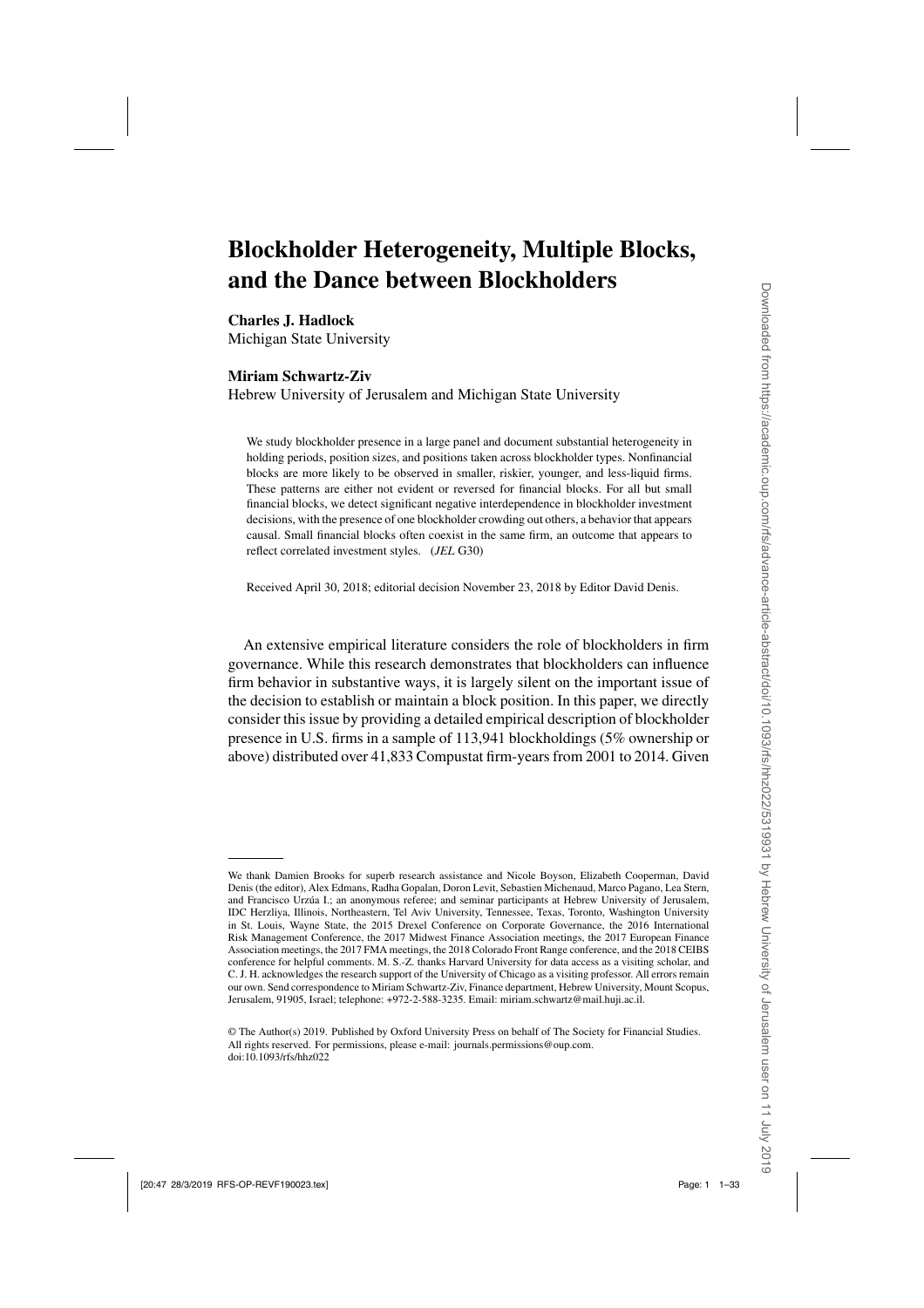the omnipresent concern regarding the endogeneity of ownership in studies of the role of block ownership on firms, a basic description of the elements of this underlying endogenous mechanism appears long overdue.

In our analysis, we follow the recommendations of [Edmans and Holderness](#page-30-0) [\(2017\)](#page-30-0) and consider issues related to blockholder heterogeneity and coexistence. In particular, we first identify the factors that predict blockholder presence for *different types* of blockholders. We interpret this evidence in light of existing theories of blockholder motivations, thus offering insights into the varying motivations and roles of the different flavors of blockholders that appear in public corporations. After establishing this initial picture of blockholder presence, we directly examine the relation *between different* blockholders' investment decisions. This evidence allows us to provide evidence on potential blockholder interactions, a theme emphasized in many recent discussions of multiple blocks coexisting at the same firm.

The data indicate that blockholders are a heterogeneous group, with systematic variation in holding periods, position sizes, number of positions taken, and types of firms selected for a position. A useful dichotomy is to compare nonfinancial blockholders (e.g., individuals, corporations, strategic investors) with generic financial blockholders (e.g., mutual funds). Both of these groups are quite common (frequencies of 59.0% and 73.7%, respectively). Comparing the two, nonfinancial blockholders tend to have larger and longerlived block positions, and they are much less likely to invest in a large number of firms. When we model the factors that predict blockholder presence, we find that nonfinancial blocks are more likely to be observed in smaller, riskier, younger, and less-liquid firms. For financial blocks, however, these patterns are either not evident or of the opposite sign.

Holding constant these factors associated with blockholder presence, we focus our attention on the interdependence of blockholder investment decisions. This allows us to test theories that emphasize potential blockholder interactions that may lead to negative or positive externalities between blockholders, which in turn could affect blockholder coalition formation (e.g., [Zwiebel 1995](#page-31-0); [Edmans and Manso 2011](#page-30-0)). Given that many authors have reported that the median public U.S. firm has multiple blockholders, this would appear to be a particularly important issue to investigate. While prior empirical evidence suggests that the structure of a firm's set of blockholders may affect firm outcomes, little evidence exists regarding what situations give rise to multiple block formations in the first place.

When we investigate this issue in the context of models predicting blockholder presence, we detect compelling evidence of negative blockholder interdependence in the case of large (10% or greater) block positions of any type, as well as for nonfinancial blocks of any position size. Thus, except for small financial blocks, the data appear consistent with the models of [Zwiebel](#page-31-0) [\(1995](#page-31-0)) and others predicting a negative influence of the presence of an incumbent blockholder on the decision of others to establish or maintain a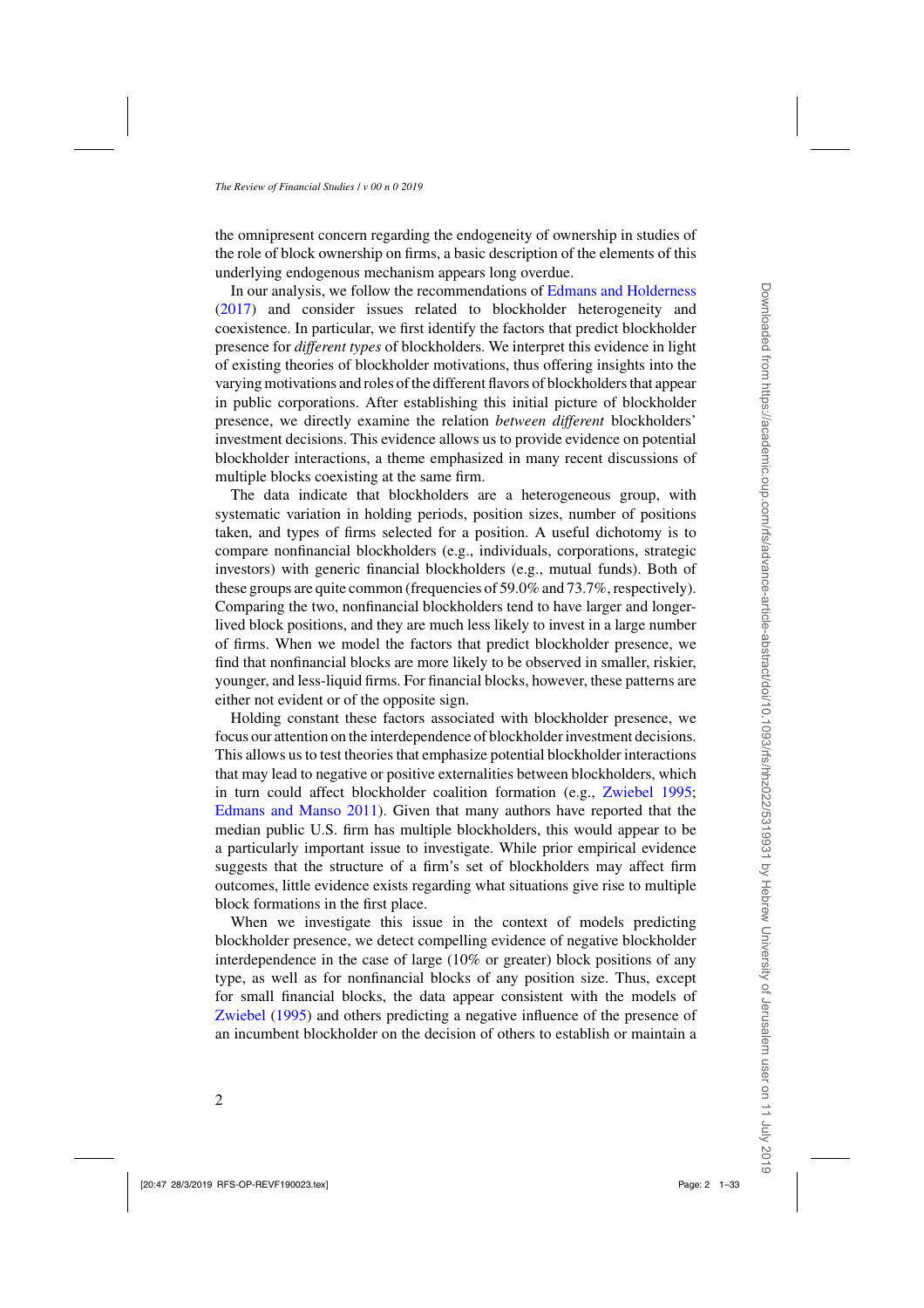block position in a firm. The estimated magnitude of this relation is quite strong, with the presence of a blockholder in some cases decreasing the likelihood of observing another blockholder by a factor of more than one third. This evidence on negative interdependence, which we regard as our most important finding, is compelling, as any inadequately controlled for positive correlation in investing styles will tend to bias us against detecting this behavior. However, to further consider causality issues, we examine cases in which an individual blockholder departs from a firm for likely exogenous reasons associated with death, illness, or advanced age. We find that after these exit events, firms experience abnormally high net blockholder entry, consistent with a causal negative blockholder interdependence relation.

In contrast to nonfinancial blocks, we do detect some evidence of a positive correlation in the appearance of small financial blocks in firms. This could reflect a causal positive interdependence relation, or it may reflect small financial blockholders' common attraction to similar firms on unmodeled/unobserved dimensions. To investigate, we consider exogenous financial blockholder departures associated with the 2003 mutual fund trading scandal. After these exogenous events, we do not detect any abnormal net changes in the presence of other financial blockholders. This suggests that the positive correlation we observe in the appearance of small financial blocks likely reflects correlated investment styles, rather than a causal relation.

In summary, our evidence suggests substantial heterogeneity in blockholder motivations for establishing positions. Many of the investment patterns we detect can be interpreted as consistent with a governance role primarily through monitoring/voice by nonfinancial blocks, and through trading/exit for financial blocks, although this interpretation is admittedly speculative. Holding constant factors that appear to govern blockholder presence viewed in isolation, we detect compelling evidence that blockholders do condition their participation decisions on the presence or absence of other blocks at a firm. In general, the presence of one blockholder appears to inhibit others from establishing block positions at the same firm. This negative interdependence is more pronounced for larger blocks and nonfinancial blocks, and our collective evidence suggests that these negative relations are causal.

In addition to our main findings, we fill in some important empirical details regarding blockholder behavior. In particular, we document a trend over time toward more blockholdings and more cases of multiple blockholders at the same firm. These trends reflect a sharp increase over time in the presence of financial and strategic investor blocks, a pattern that is only slightly offset by a moderate decline in other blocks. We detect substantial differences in the median size of block positions, with a high of 13.0% for corporate blockholders and a low of 7.1% for generic financial blockholders. We also report that blockholder positions are moderately durable, with implied expected durations of 4.29 years for nonfinancial blocks, 3.29 years for financial blocks, and richer variation when considered at a less aggregated level.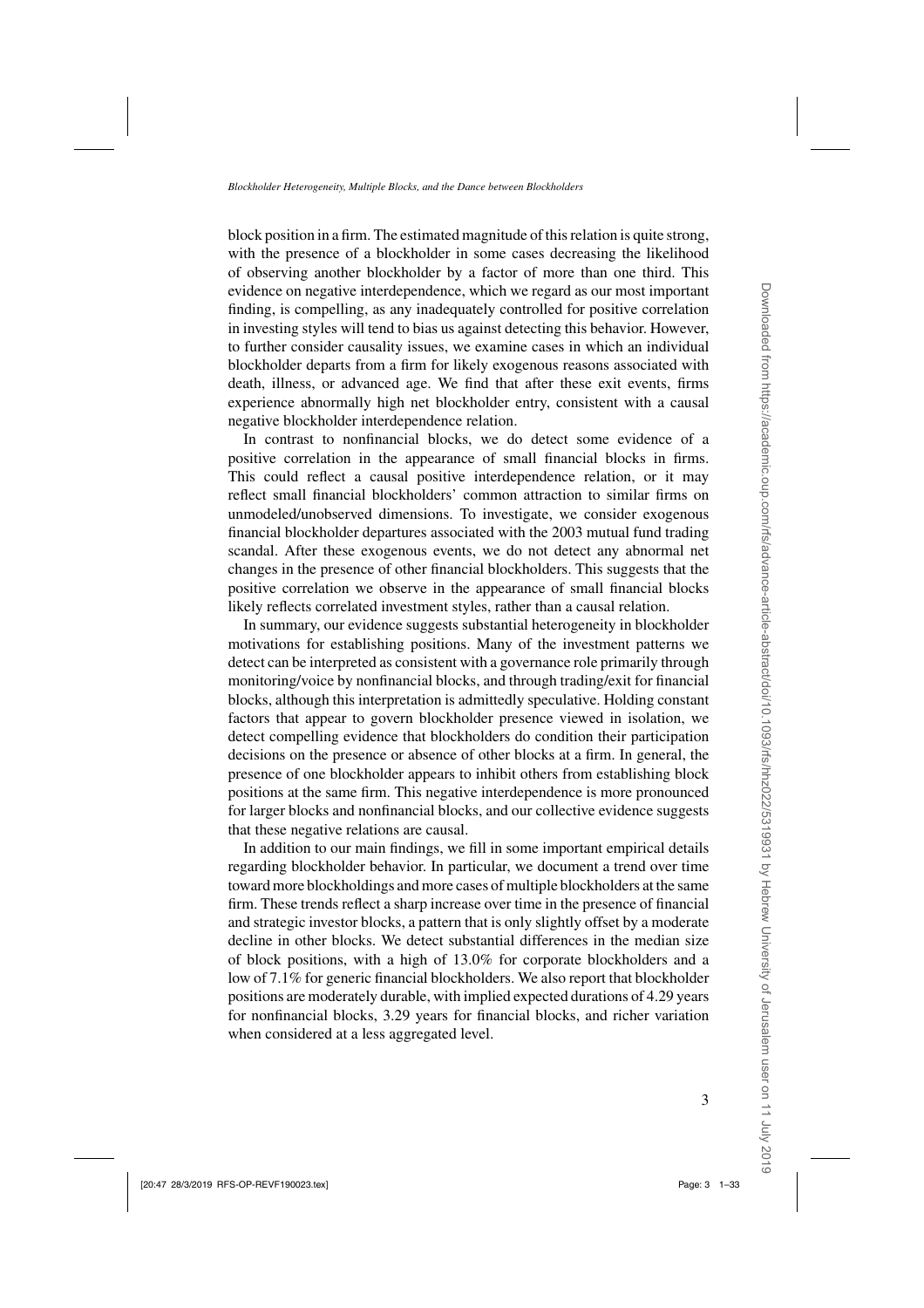# **1. Blockholder Activity and Presence**

# **1.1 Blockholders and governance**

A long literature surveyed by [Holderness](#page-30-0) [\(2003\),](#page-30-0) [Edmans](#page-30-0) [\(2014\),](#page-30-0) [and](#page-30-0) Edmans and Holderness [\(2017\)](#page-30-0) considers the potential role of blockholders in firm governance. One commonly hypothesized benefit of outside blockholders is their poten[tial to monitor managers and curb agency problems \(e.g.,](#page-31-0) Shleifer and Vishny [1986](#page-31-0); [Winton 1993](#page-31-0)). For inside blocks, a significant ownership position may generate strong incentives to maximize firm value, a form of self-monitoring (e.g., [Morck, Shleifer, and Vishny 1988\)](#page-31-0). As emphasized by [Edmans](#page-30-0) [\(2009b\)](#page-30-0), for these forms of monitoring/voice to be effective, the blockholder must have sufficient incentives to push the firm in a desired direction, rather than choosing to simply exit.

Blockholder monitoring will also entail costs, both private and social. These include direct monitoring costs, risk-bearing costs associated with holding a large stake, and deadweight costs incurred in raising funds for a block position. In addition, theorists have identified indirect costs including diluted managerial incentives from over-monitoring (e.g., [Burkart, Gromb, and Panunzi 1997](#page-29-0); [Pagano and Röell 1998](#page-31-0)) and potential blockholder opportunistic behavior (e.g., [Bennedsen and Wolfenzon 2000](#page-29-0)).

As emphasized by [Edmans](#page-30-0) [\(2009a](#page-30-0)) and others, blockholders can also play a role in firm governance via their trading decisions. In particular, if a blockholder recognizes that a firm is following a non-value-maximizing strategy, this may motivate the blockholder to exit the firm before the negative information is fully impounded into the stock price. [Edmans](#page-30-0) [\(2009a](#page-30-0)) and [Admati and Pfleiderer](#page-29-0) [\(2009\)](#page-29-0) demonstrate that this exit threat can, in turn, serve a governance role by providing ex ante incentives for a manager to pursue a value-maximizing strategy (see [Dasgupta and Piacentino 2015](#page-29-0) for some caveats).

# **1.2 Blockholder presence**

We would expect potential blockholders to establish or maintain positions in firms when the benefits they derive from a position, such as those described above, exceed the costs. Thus, empirical models predicting blockholder presence should provide insights regarding the circumstances that lead to the existence of net benefits. Although some evidence on blockholder presence is reported by [Dlugosz et al.](#page-30-0) [\(2006\)](#page-30-0) and [Holderness](#page-30-0) [\(2009\)](#page-30-0), using samples from the 1990s, a comprehensive analysis of this type is absent from the literature.<sup>1</sup>

In our initial models predicting blockholder presence, we include a laundry list of explanatory variables that have been suggested by the prior literature. These models can be viewed as empirical descriptions establishing an initial baseline. However, if one is willing to make assumptions regarding what the explanatory variables are likely capturing, it is possible to make some

<sup>&</sup>lt;sup>1</sup> See [Zhu](#page-31-0) [\(2015\)](#page-31-0) and [Volkova](#page-31-0) [\(2018\)](#page-31-0) for an expansion of this earlier evidence to larger and more recent samples.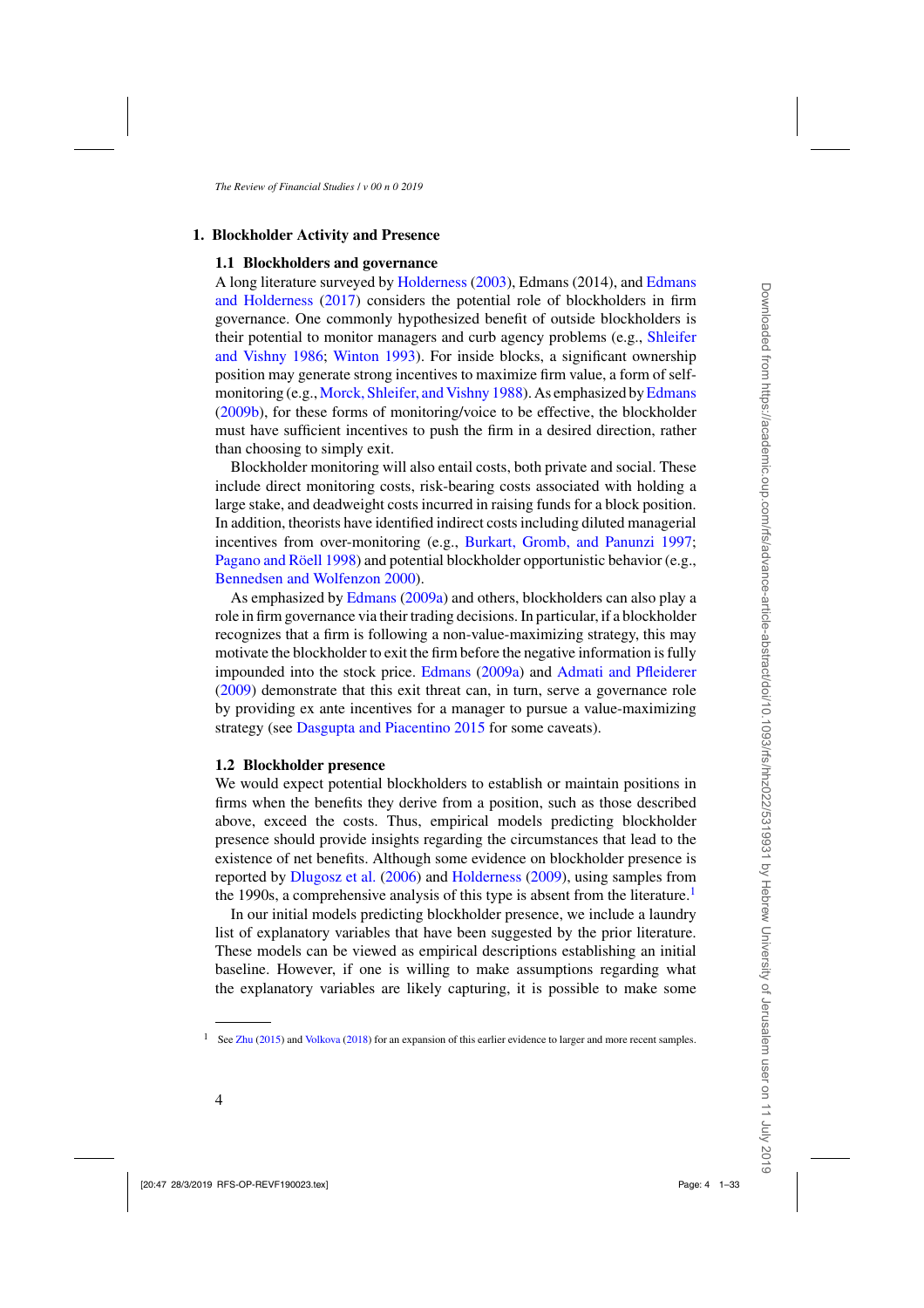indirect inferences regarding blockholder motivations. For example, if some blockholders are more frequently observed in firms with characteristics that suggest high net benefits to monitoring, this would suggest that blockholders tend to play a monitoring role and privately capture some of the benefits created by their monitoring activity. Given this perspective, we do not hypothesize in advance what different theories may imply regarding factors that might predict blockholder presence. Instead, we briefly and less formally discuss possible interpretations of the evidence after the empirical factors that predict blockholder presence are identified.

## **1.3 Blockholder interdependence**

Several authors have noted that firms often have multiple blockholders (e.g., [Holderness 2009](#page-30-0)), and several studies demonstrate that multiple blocks are associated with distinct firm outcomes.<sup>2</sup> However, none of these studies examine the circumstances that give rise to a multiple block structure. Many theories posit that the marginal benefit of establishing a block position will depend on the presence of other blockholders. In particular, monitoringbased theories emphasize the inefficiency of multiple blocks at the same firm arising from free-rider problems (e.g., [Winton 1993](#page-31-0)). In a complementary vein, [Zwiebel](#page-31-0) [\(1995](#page-31-0)) illustrates that multiple block structures may inefficiently allocate the private benefits of control. These theories predict a negative relationship between different potential blockholders' decisions to establish or maintain a position in a firm, an outcome we refer to as negative interdependence.

In contrast to these earlier models, [Edmans and Manso](#page-30-0) [\(2011](#page-30-0)) demonstrate a benefit to the multiple block structure via enhanced managerial incentives when blockholders compete to collect and trade on information. Along different lines, [Dhillon and Rosetto](#page-29-0) [\(2015\)](#page-29-0) posit that blockholders may monitor each other, thus leadin[g to net efficiency gains. Models by](#page-30-0) [Bloch and Hege](#page-29-0) [\(2003](#page-29-0)), Gomes and Novaes [\(2006](#page-30-0)), and [Song](#page-31-0) [\(2017\)](#page-31-0) also highlight potential benefits of the multiple blockholder structure. These theories suggest that positive blockholder interdependence may arise as an optimizing structure in some firms.<sup>3</sup>

We know little empirically about blockholder interdependence. The one notable exception is univariate evidence reported by [Zwiebel](#page-31-0) [\(1995](#page-31-0)), indicating negative interdependence in a s[mall U.S. sample from 1981 \(see also](#page-31-0) Laporta, Lopez-de-Silanes, and Shleifer [1999](#page-31-0) for international evidence). A principal

<sup>&</sup>lt;sup>2</sup> For studies [of](#page-30-0) [this](#page-30-0) [type](#page-30-0) [that](#page-30-0) [use](#page-30-0) [foreign](#page-30-0) [data,](#page-30-0) [see](#page-30-0) [Faccio and Lang](#page-30-0) [\(2002](#page-30-0)), [Maury and Pajuste](#page-31-0) [\(2005](#page-31-0)), Laeven and Levine [\(2007](#page-30-0)), [Attig, Guedhami, and Mishra](#page-29-0) [\(2008](#page-29-0)), and [Cai, Hillier, and Wang](#page-29-0) [\(2015\)](#page-29-0). For more recent studies using U.S. data, see [Konijn, Kräussl, and Lucas\(2011\)](#page-30-0), [Volkova](#page-31-0) [\(2018\)](#page-31-0), and [Crane, Koch, and Michenaud](#page-29-0) [\(2018\)](#page-29-0).

<sup>&</sup>lt;sup>3</sup> The cited theories assume that blockholders act independently. However, blockholders could coordinate their actions so that they effectively function as a single block. Doing so would lead to positive interdependence. For some evidence on coordination, see [Matvos and Ostrovsky](#page-31-0) [\(2010](#page-31-0)) and [Crane, Koch, and Michenaud](#page-29-0) [\(2018\)](#page-29-0).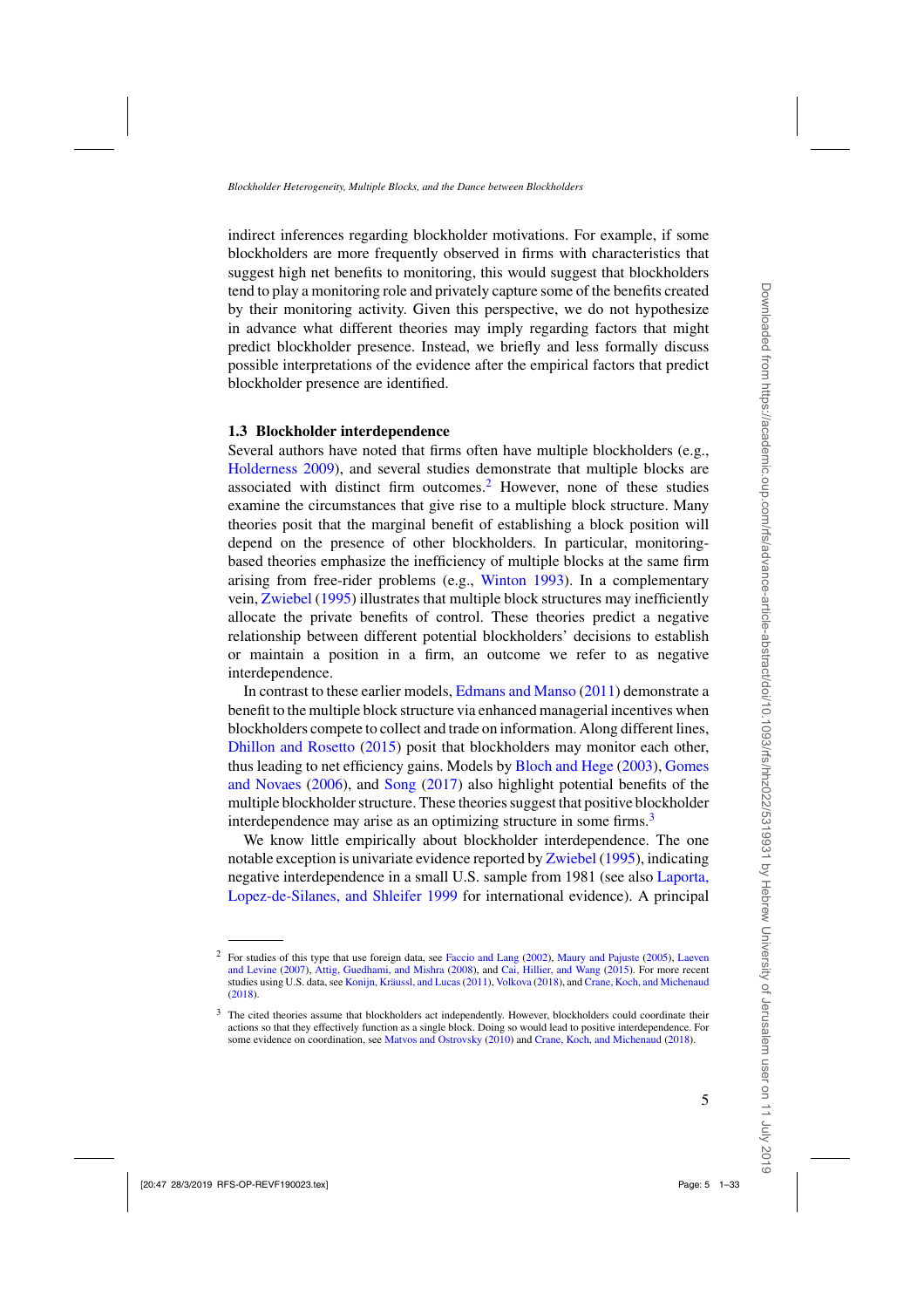goal of our study is to investigate the nature of blockholder interdependence relations in a large recent sample.

### **1.4 Empirical strategy**

As discussed above, we first estimate models predicting blockholder presence as a function of firm characteristics identified from the prior literature. We then turn to the main issue of blockholder interdependence by augmenting our models to include variables related to the presence of other blockholders at the firm. This allows us to assess whether the likelihood of a blockholder appearing at a firm is higher or lower than would otherwise be expected given the firm's characteristics. A positive (negative) coefficient is taken as an indication of positive (negative) blockholder interdependence.

There are some subtleties in conducting these interdependence tests, as it is unclear how to incorporate elements of a firm's blockholder portfolio into both the dependent and the independent variables. As we will detail later, we overcome this challenge by using a randomization device to exogenously assign blockholder-year-firm matches into mutually exclusive groups. We use these groupings to code the key dependent and independent variables related to certain blocks. This approach provides a simple way to estimate the relation between blockholders' participation decisions, while conditioning on a full set of controls.

In our preliminary analysis of blockholder presence as a function of firm characteristics, we seek largely to understand the correlation structure in the data, so concerns about the direction of causality are not of primary concern. However, when we consider the relation between different blockholder investment decisions, the usual causality concerns arise, as (endogenously selected) blockholder presence is incorporated into the key explanatory variables. To address this issue, we (a) identify cases in which the resultant bias would only tend to weaken the reported results, and (b) exploit cases in which we can identify exogenous variation in the blockholder explanatory variable arising from deaths/health/age (for nonfinancial individual blockholders) or a mutual fund scandal (for financial blockholders).<sup>4</sup>

Prior empirical research documents that firms have many distinct types of blockholders [\(Cronqvist and Fahlenbrach 2009](#page-29-0); [Dou et al. 2018](#page-30-0)). Characterizing this heterogeneity is challenging, as the data can be categorized at varying levels of granularity. As more distinct categories are considered, the number of findings to interpret grows exponentially. To keep our analysis succinct, as we will detail below, we largely focus on two broad groupings. Because information is necessarily lost in the aggregation process, we also report some findings using finer blockholder groupings.

<sup>4</sup> Prior studies that exploit exogenous changes in the blockholder environment include studies of blockholder deaths [\(Slovin and Sushka 1993](#page-31-0)), market liquidity shocks [\(Bharath, Jayaraman, and Nagar 2013](#page-29-0)), and index membership changes [\(Appel, Gormley, and Keim 2016\)](#page-29-0). See also [Becker, Cronqvist, and Fahlenbrach](#page-29-0) [\(2011\)](#page-29-0) for a study that exploits exogenous geographic variation.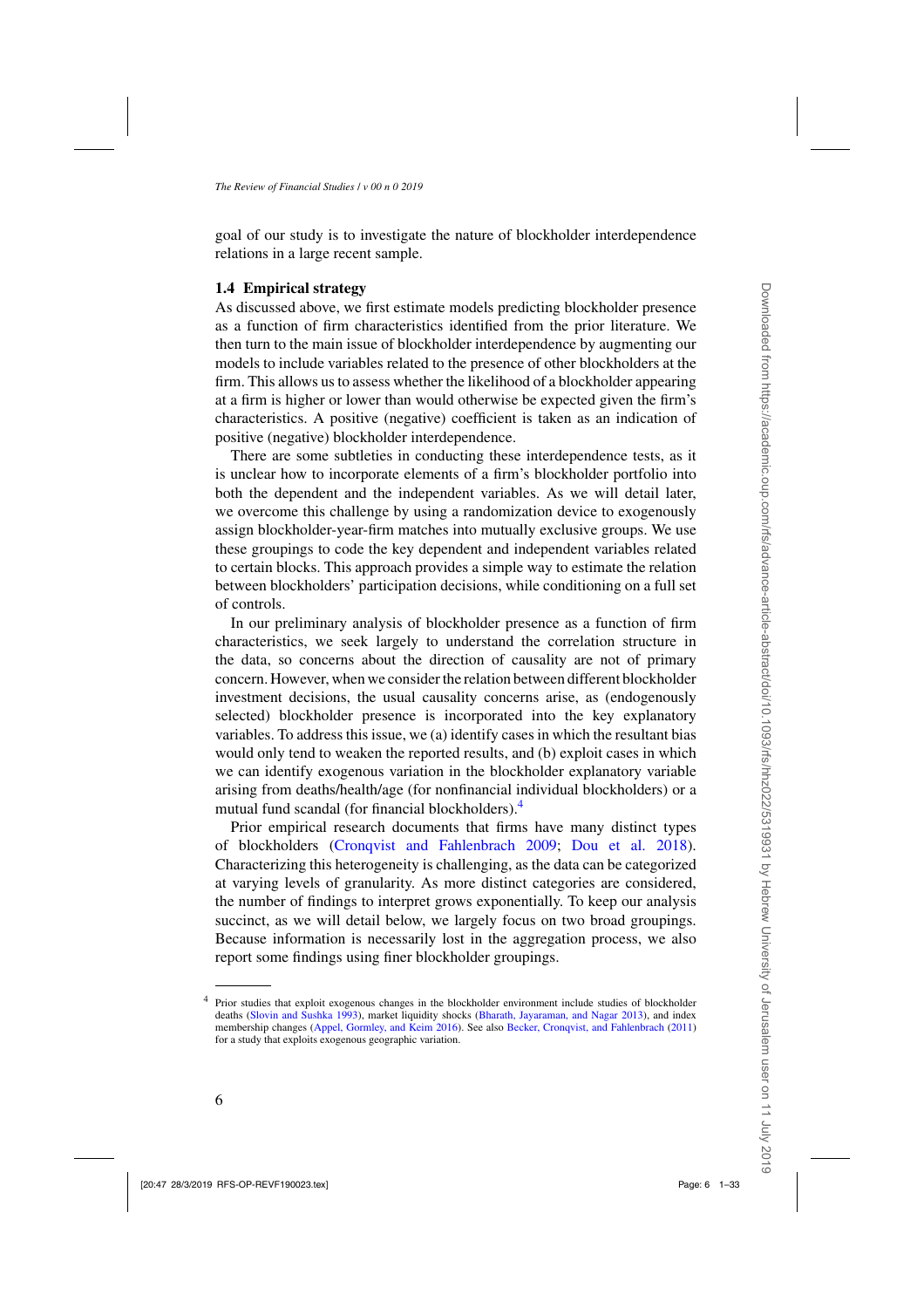## **2. Sample Construction and Description**

# **2.1 Sample selection**

We collect ownership data from Factset, a data source that reports all 5% ownership positions revealed in public filings. The ownership data files are fairly comprehensive starting in 2001, and thus our sample period is from 2001 to 2014. We construct an annual snapshot of each firm's ownership structure as of June 30. This assures that proxy statement information for firms with December fiscal year endings will have been incorporated into the subsequent June ownership listing. We match the Factset data with Compustat/CRSP by using common identifiers, followed by hand checking of ambiguous cases. We match all Compustat records for the most recent fiscal year ending that falls on or before June 30 to the associated June 30 ownership snapshot. The final sample includes 41,833 firm-years of data.

Table [1](#page-7-0) reports that the book assets of sample firms are similar to what others have reported for broad Compustat-based samples. The sample is tilted toward larger-than-average Compustat firms, but less so than samples restricted to Execucomp/S&P 1500 firms. The vast majority of sample firms are in the Russell 3000 index list (over 90%). We have fewer firms as the sample moves back in time, because our success rate in matching identifiers declines monotonically. However, there do not appear to be any systematic patterns to this decreasing success rate. Thus, one can think of our panel as including almost all of the larger public U.S. firms, less a random set of nonsurvivors that is largest near the start of the sample period.

# **2.2 Categorizing blockholders**

After assembling the sample, we consolidate related positions that are listed separately, most notably individuals with the same last name and institutions that belong to the same parent entity. All positions below 5% are dropped from the sample, as this is the minimum threshold that is uniformly reported for all blockholder types. Table [1](#page-7-0) reports the resultant sample has 113,941 blockholder-years of data.

We assign blockholders to mutually exclusive categories using Factset labels, algorithms, and hand coding. We assign 48% of blockholders to a category entirely via algorithms or Factset labels, with the remaining 52% assigned manually using news/directory/Web searches, 13-D and 13-G filings, proxy statements, etc. We initially group together blockholders that are likely to have similar economic motivations, monitoring skills, and investment strategies, resulting in a final set of six broad categories plus an "other" category. A finer categorization is possible, but this results in an unwieldy number of block types. Appendix B provides a detailed overview of our blockholder categorization procedure.

We identify two types of individual blockholders, referred to as affiliated and unaffiliated. The affiliated category includes blockholders who are likely

 $\geq$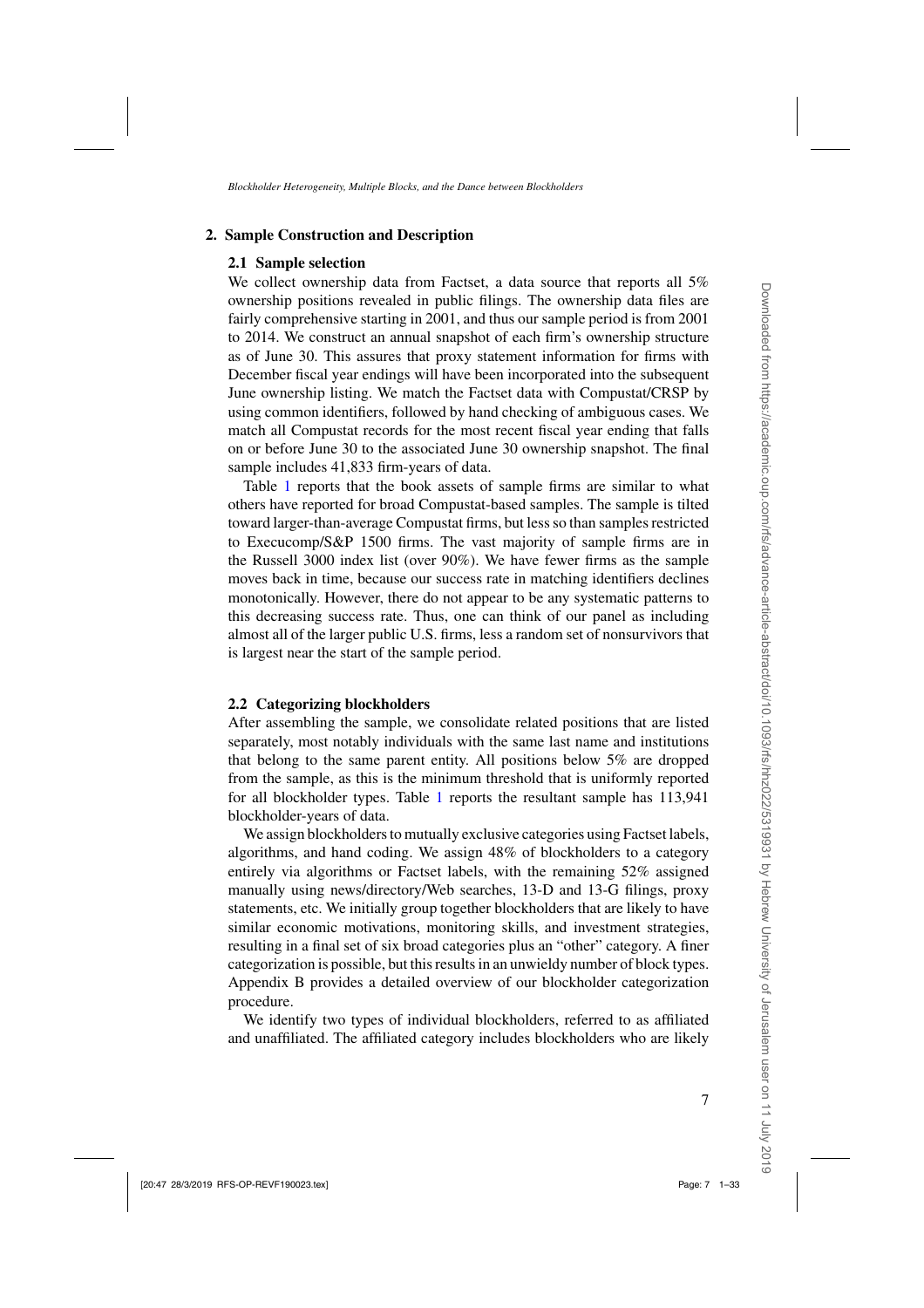#### <span id="page-7-0"></span>**Table 1 Sample description**

|                                                            | All years | 2001    | 2014     | Smallest<br>quintile<br>firms | Largest<br>quintile<br>firms |
|------------------------------------------------------------|-----------|---------|----------|-------------------------------|------------------------------|
| Number of firm-years                                       | 41,833    | 2,262   | 3,231    | 8,362                         | 8,362                        |
| Mean (winsorized) firm book-assets in mil. 2014 \$         | 8,932.8   | 6,637.6 | 11,298.1 | 60.2                          | 41,346.3                     |
| Median firm book assets in mil. 2014 \$                    | 726.7     | 632.4   | 1,061.1  | 53.0                          | 11,110.2                     |
| Number of block-years                                      | 113,941   | 4,884   | 10,027   | 21,307                        | 16,042                       |
| Affiliated individual blocks as fraction of total          | .116      | .167    | .077     | .214                          | .059                         |
| Unaffiliated individual blocks as fraction of total        | .064      | .090    | .044     | .134                          | .027                         |
| Public company blocks as fraction of total                 | .022      | .031    | .018     | .032                          | .025                         |
| Private company blocks as fraction of total                | .014      | .029    | .008     | .026                          | .010                         |
| Strategic investor blocks as fraction of total             | .127      | .069    | .140     | .203                          | .067                         |
| Generic financial blocks as fraction of total              | .635      | .580    | .699     | .376                          | .781                         |
| Other blocks as fraction of total                          | .022      | .033    | .015     | .016                          | .031                         |
| Firm-years with at least 1 block                           | .919      | .862    | .955     | .917                          | .828                         |
| Firm-years with at least 2 blocks                          | .740      | .616    | .812     | .712                          | .570                         |
| Firm-years with at least 3 blocks                          | .516      | .381    | .602     | .477                          | .314                         |
| Firm-years with at least 4 blocks                          | .308      | .188    | .388     | .265                          | .135                         |
| Firm-years with at least one affiliated individual block   | .267      | .299    | .211     | .434                          | .107                         |
| Firm-years with at least one unaffiliated individual block | .144      | .158    | .115     | .270                          | .045                         |
| Firm-years with at least one public company block          | .056      | .062    | .051     | .077                          | .046                         |
| Firm-years with at least one private company block         | .036      | .060    | .023     | .062                          | .019                         |
| Firm-years with at least one strategic investor block      | .250      | .127    | .301     | .343                          | .101                         |
| Firm-years with at least one generic financial block       | .737      | .650    | .794     | .536                          | .741                         |
| Firm-year with at least one nonfinancial block             | .590      | .567    | .565     | .806                          | .320                         |
| Median size of block: All blocks                           | .076      | .082    | .072     | .084                          | .071                         |
| Median size of block: Affiliated individual blocks         | .108      | .108    | .108     | .114                          | .110                         |
| Median size of block: Unaffiliated individual blocks       | .079      | .083    | .080     | .078                          | .086                         |
| Median size of block: Public company blocks                | .130      | .125    | .162     | .105                          | .166                         |
| Median size of block: Private company blocks               | .121      | .111    | .165     | .119                          | .134                         |
| Median size of block: Strategic investor blocks            | .081      | .085    | .081     | .083                          | .083                         |
| Median size of block: Generic financial blocks             | .071      | .077    | .068     | .076                          | .068                         |
| Median size of block: All nonfinancial blocks              | .090      | .096    | .088     | .091                          | .094                         |

The sample comprises all block-years and corresponding firm-years for firms listed on Compustat and CRSP from 2001 to 2014 with ownership data available from Factset and nonmissing values for the explanatory variables used in later models. Ownership is measured as a percentage of all common shares as of June 30 of each year. Blocks are assigned to mutually exclusive categories using the procedure outlined in the text and Appendix B. Figures for each block category are for the blocks in the specific indicated category, except for figures for nonfinancial blocks which are calculated over all individual categories except the generic financial blocks. All the block (firm) statistics are calculated over the indicated population of block-years (firm-years). Size quintiles are defined using annual quintile breakpoints over the population of firms in the sample in a given year, with size measured using inflation-adjusted book assets as of the fiscal year-end.

to have a close attachment to the firm. We assign a block to this category if the last name matches that of any individual listed in the top-four executives or directors of the firm at any point between 1990 and the observation year as reported in the Compustat executive name file (see [Fee, Hadlock, and Pierce](#page-30-0) [2013](#page-30-0)). All other individuals are assigned to the unaffiliated individual group. Table 1 reports 11.6% and 6.4% of all blockholdings are assigned to these two groups, respectively.

The third category, public company blockholders, is a small (2.2% of all blocks) but potentially interesting group. Prior research suggests that these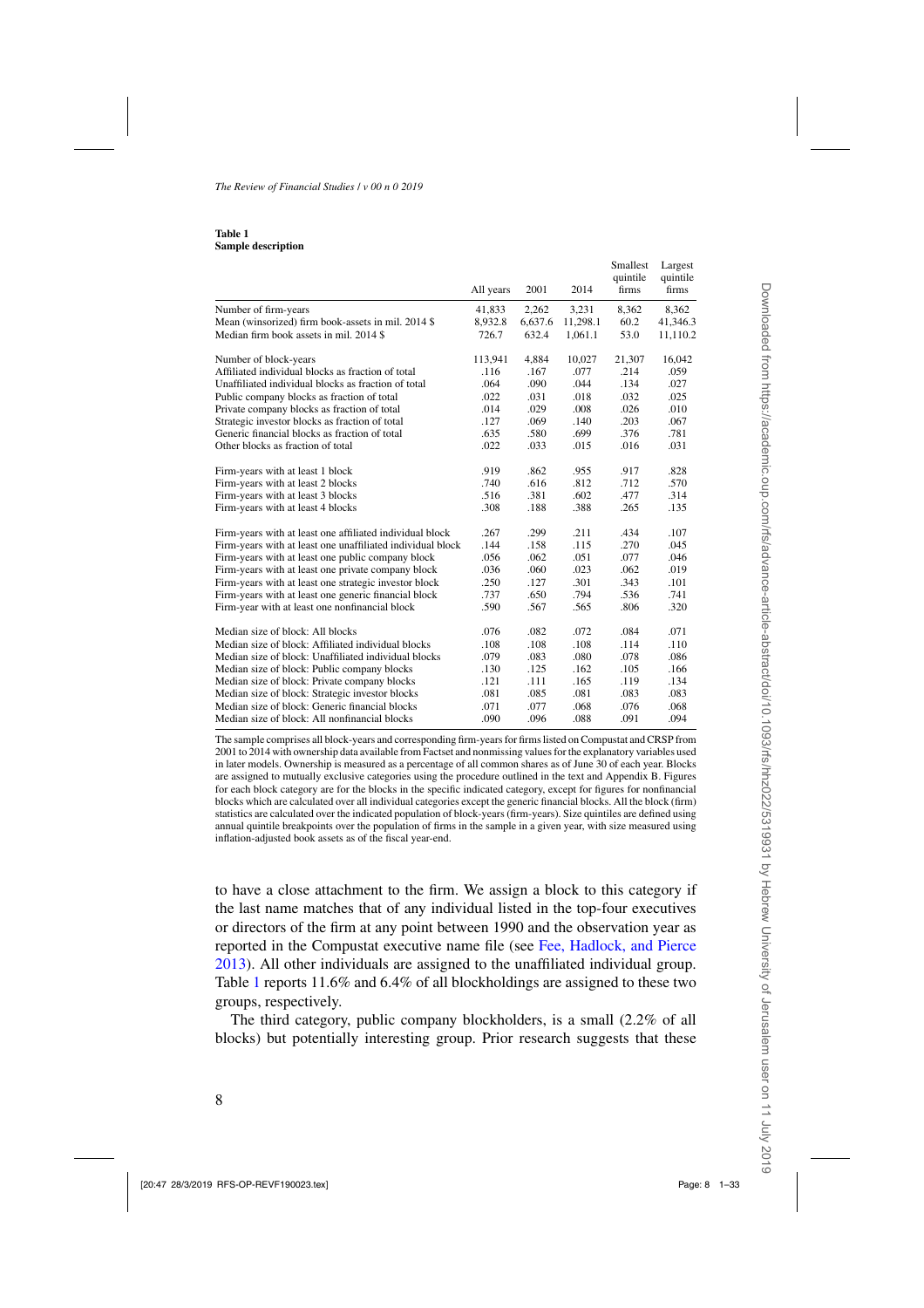blocks [are](#page-29-0) [often](#page-29-0) [formed](#page-29-0) [as](#page-29-0) [part](#page-29-0) [of](#page-29-0) [a](#page-29-0) [product](#page-29-0) [market](#page-29-0) [relationship](#page-29-0) [\(](#page-29-0)Allen and Phillips [2000;](#page-29-0) [Fee, Hadlock, and Thomas 2006](#page-30-0)). We place into a fourth category private company blockholders (1.4% of the sample), a group comprises actual private operating companies, rather than financial entities or investment vehicles.

A large number of blockholders are described as private equity and/or hedge funds. We assign all of these blockholders to a category we refer to as strategic investors. While this group will include a variety of investors with differing styles, it will generally include pools of strategic equity capital that are intermediated in nature, but potentially more involved in monitoring and governance than traditional financial institutions (see [Edmans and Holderness](#page-30-0) [2017\)](#page-30-0). This category represents 12.7% of the sample of all blockholder-year observations.

Our final category, comprising generic financial institutions, is, by far, the largest group. It primarily includes relatively passive (with respect to direct monitoring/voice) financial entities. The vast majority of these investors (over 97%) are 13F filers and represent owners that have been widely studied in the institutional investor literature.

Over 97.5% of all blocks can be placed in one of these mutually exclusive six categories. We place the remaining blocks in the "other" category. These blocks include nonprofit/government entities, public pension funds, firms' pension funds, and employee stock ownership plans (ESOPs).

Much of the prior literature on institutional investors suggests that our generic financial institution block group largely participates in firm governance indirectly through their trading activity. The other categories certainly have the potential to monitor directly through voice, although the exact extent of these activities for each group individually, and all groups pooled together, is difficult to ascertain. In what follows, we will usually group all of the blocks except the generic financials into a single "nonfinancial" category, with the expectation that monitoring/voice is likely to be much more prevalent in this nonfinancial group. [Clifford and Lindsey](#page-29-0) [\(2016](#page-29-0)) report findings consistent with this expectation.

### **2.3 Description of blockholder prevalence, positions, and heterogeneity**

Consistent with prior studies, the first column of Table 1 indicates that the vast majority of firms (91.9%) have at least one blockholder, and the majority (74.0%) have more than one. The statistics in Columns 2 and 3 for the first and last sample years reveal that the likelihood that a firm has at least one block, and the likelihood of observing multiple blocks, have both increased over time. The multiple block trend is prominent, with an increased frequency of almost 20% (from 61.6% to 81.2% between 2001 and 2014), and an upward shift in the median from 2 to 3. The tabulated figures also reveal a sharp increase in the presence of strategic and financial blocks over time, a trend that is partially offset by moderate declines in the presence of other types of blocks. Table [1](#page-7-0)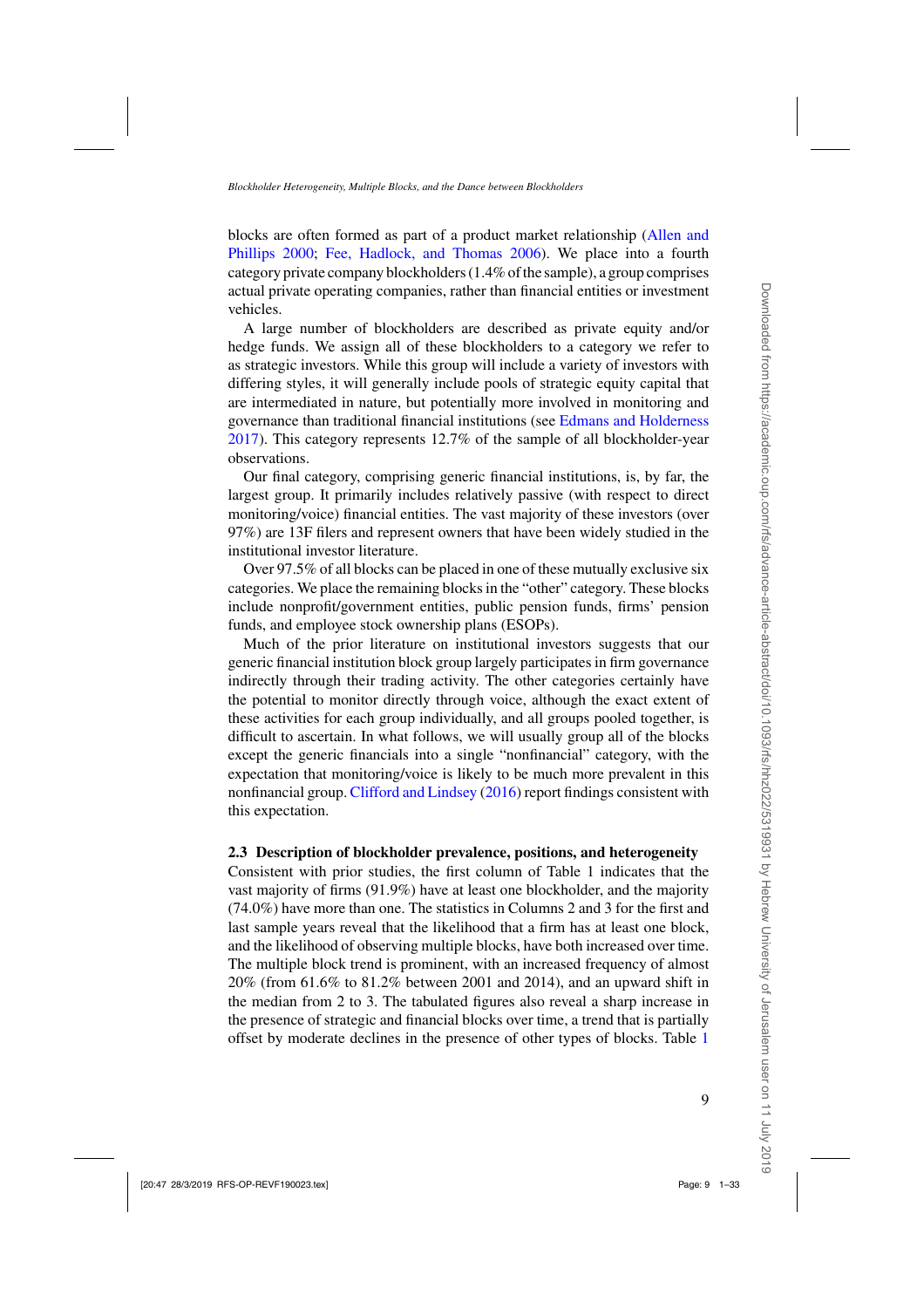also reveals that a majority of firms have at least one financial block (73.7%), and a majority also have at least one nonfinancial block (59.0%). Given that both types of blockholders appear widely prevalent, understanding the behavior of both distinct groups is clearly necessary for evaluating the potential role of blockholders in firm governance.

The final rows of Table [1](#page-7-0) indicate that financial blocks are generally the smallest. Pooling all other categories together into a single nonfinancial group, the difference between the nonfinancials' median position size pooled across all years (9.0%) and the financial group's median (7.1%), is substantial (mean differences are larger, mean of 13.5% vs. mean of 8.4%). Figures below (see Table [5\)](#page-19-0), derived from models of block exits, imply an average block duration of 4.29 years for the nonfinancial group and 3.29 for the financial group. In untabulated figures, we find that nonfinancial blockholders generally have many fewer block positions in a given year compared to financials (mean of 1.39 vs. 11.75). Thus, it appears that a simple sorting of firms into nonfinancial and financial blocks yields quite distinct groups.

#### **3. Factors Associated with Blockholdings**

We estimate logit models predicting blockholder presence as a function of a large set of explanatory variables. These controls are primarily selected from the inside ownership models of [Himmelberg, Hubbard, and Palia](#page-30-0) [\(1999\)](#page-30-0) and [Helwege, Pirinsky, and Stulz](#page-30-0) [\(2007\)](#page-30-0). Following the recommendations of [Edmans and Holderness](#page-30-0) [\(2017\)](#page-30-0), we also include the firm's age. All models include both year and 2-digit industry dummies. Given the importance of indexes in many investm[ent](#page-29-0) [decisions](#page-29-0) [\(Appel, Gormley, and Keim 2016;](#page-29-0) Crane, Michenaud, and Weston [2016\)](#page-29-0), we also include a set of index membership dummy variables. All continuous variables, except firm size, are standardized by the sample standard deviation. Appendix Table [A.1](#page-25-0) details the variable definitions.

We create dependent variables that assume a value of 1 when a firm has at least one blockholder of a specified type in a given year, and 0 otherwise. To aid in interpreting the model estimates, we report estimated marginal effects derived from the underlying logit model estimates (i.e., the marginal change in the implied probability of observing a blockholder per unit change in the explanatory variable), holding all other variables at their sample means.<sup>5</sup> In all cases, these estimated marginal effects agree with the underlying logit coefficients in sign and significance level. Moreover, they are usually quite similar to the corresponding estimates from linear probability models (i.e.,

<sup>5</sup> Marginal effects are estimated using the "margins" command in Stata 13. Marginal effects in Table [2](#page-10-0) are calculated for an infinitesimal change in the explanatory variable. In later tables, when the key explanatory variable indicates blockholder presence, marginal effects are calculated for a discrete unit change in the indicator variable.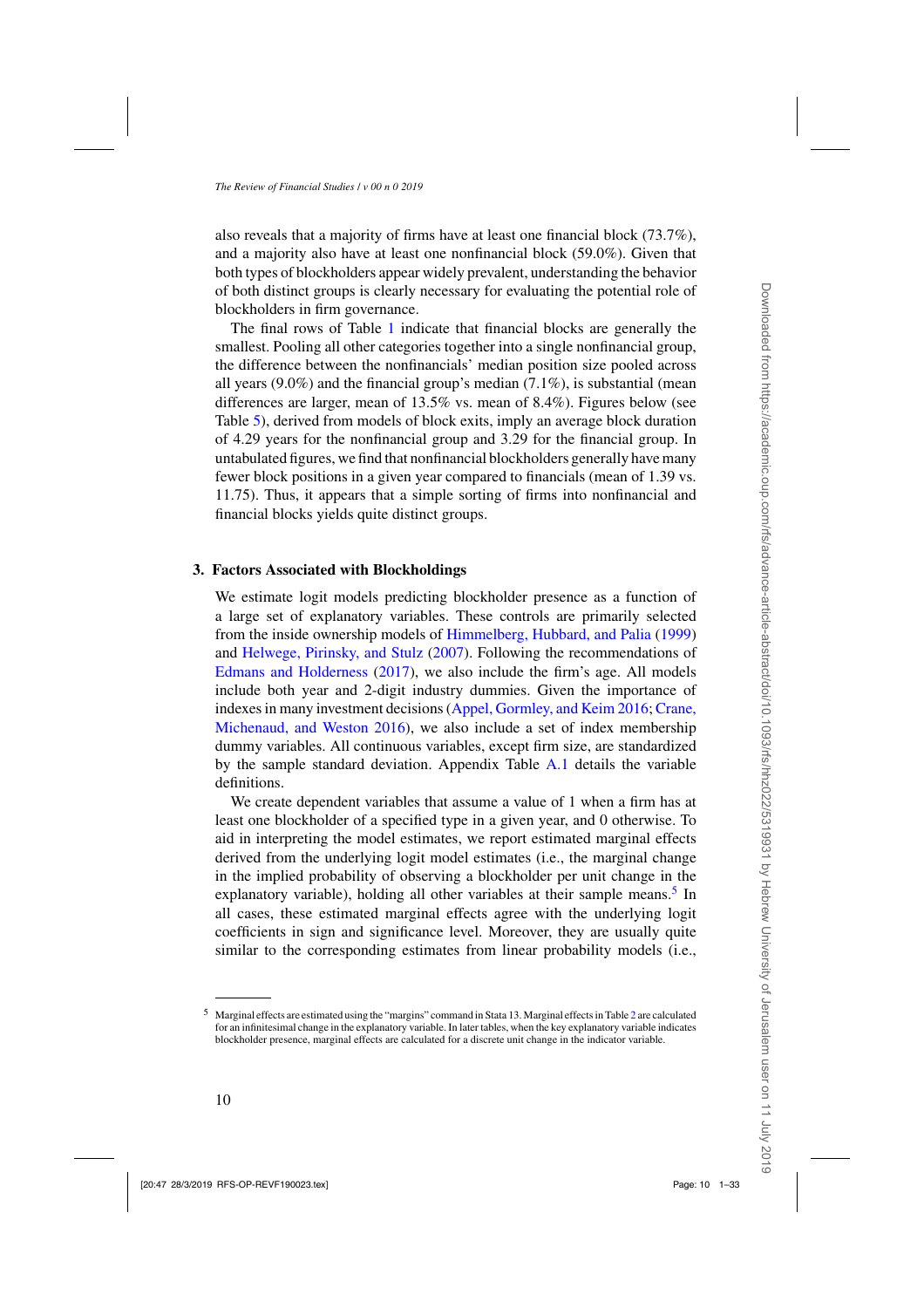|                    | A11<br>nonfinancial<br>(1) | Generic<br>financial<br>(2) | Affiliated<br>individual<br>(3) | Unaffiliated<br>individual<br>(4) | Public<br>company<br>(5) | Private<br>company<br>(6) | Strategic<br>investor<br>(7) |
|--------------------|----------------------------|-----------------------------|---------------------------------|-----------------------------------|--------------------------|---------------------------|------------------------------|
| log of book assets | $-.068***$                 | .006                        | $-.063***$                      | $-.028***$                        | $.007***$                | .000                      | $-.020***$                   |
|                    | (.006)                     | (.005)                      | (.005)                          | (.003)                            | (.001)                   | (.001)                    | (.004)                       |
| Firm's age         | $-.023***$                 | $-.000$                     | $-.013***$                      | .003                              | $-.008***$               | $-.001$                   | $-.034***$                   |
|                    | (.005)                     | (.004)                      | (.005)                          | (.003)                            | (.002)                   | (.001)                    | (.004)                       |
| Idiosyncratic risk | $.025***$                  | $-.041***$                  | $-.003$                         | .002                              | $.003**$                 | $.002**$                  | $.013***$                    |
|                    | (.007)                     | (.004)                      | (.004)                          | (.002)                            | (.001)                   | (.001)                    | (.004)                       |
| Liquidity          | $-.025***$                 | $.036***$                   | $-.026***$                      | $-.013***$                        | $-.001$                  | $-.003***$                | $.047***$                    |
|                    | (.008)                     | (.005)                      | (.005)                          | (.003)                            | (.002)                   | (.001)                    | (.005)                       |
| Tobin's q          | $-.046***$                 | $-.024***$                  | $-.016***$                      | $-.009***$                        | .001                     | $-.000$                   | $-.035***$                   |
|                    | (.006)                     | (.004)                      | (.005)                          | (.003)                            | (.001)                   | (.001)                    | (.005)                       |
| Book leverage      | $.018***$                  | .003                        | $-.009$                         | .005                              | $-.001$                  | .001                      | $.024***$                    |
|                    | (.007)                     | (.005)                      | (.006)                          | (.003)                            | (.002)                   | (.001)                    | (.004)                       |
| EBITDA/assets      | $-.001$                    | $.018***$                   | $.025***$                       | .001                              | $-.007***$               | $-.004***$                | $-.010**$                    |
|                    | (.008)                     | (.005)                      | (.006)                          | (.003)                            | (.002)                   | (.001)                    | (.005)                       |
| Sales growth       | .001                       | $.008***$                   | $-.002$                         | $-.003*$                          | $-.001**$                | $-.002***$                | .003                         |
|                    | (.003)                     | (.002)                      | (.003)                          | (.002)                            | (.001)                   | (.001)                    | (.002)                       |
| Asset tangibility  | .016                       | $-.016**$                   | .010                            | .003                              | .000                     | .003                      | $-.019***$                   |
|                    | (.011)                     | (.007)                      | (.010)                          | (.006)                            | (.003)                   | (.002)                    | (.007)                       |
| Dividend dummy     | .016                       | $-.043***$                  | $.052***$                       | .010                              | .001                     | .001                      | $-.088***$                   |
|                    | (.013)                     | (.009)                      | (.011)                          | (.007)                            | (.005)                   | (.003)                    | (.009)                       |
| R&D/assets         | $-.013$                    | .003                        | $-.041***$                      | $-.010***$                        | $-.000$                  | $-.002$                   | $.021***$                    |
|                    | (.008)                     | (.005)                      | (.008)                          | (.004)                            | (.001)                   | (.001)                    | (.005)                       |
| Advertising/assets | .011                       | .002                        | $-.001$                         | .002                              | .001                     | $-.000$                   | .003                         |
|                    | (.007)                     | (.004)                      | (.005)                          | (.003)                            | (.001)                   | (.001)                    | (.004)                       |
| Capex/assets       | .005                       | .002                        | $.021***$                       | .001                              | $-.001$                  | $-.001$                   | .001                         |
|                    | (.006)                     | (.004)                      | (.005)                          | (.003)                            | (.001)                   | (.001)                    | (.004)                       |
| Pseudo $R^2$       | .163                       | .171                        | .133                            | .119                              | .106                     | .103                      | .128                         |
| Number of obs.     | 41,669                     | 41,669                      | 41,590                          | 41,599                            | 40,896                   | 40,451                    | 41,318                       |

<span id="page-10-0"></span>**Table 2 Factors associated with blockholder presence**

Each column reports estimated marginal effects from a logit model estimated at the firm-year level for a dependent variable that assumes a value of 1 if the firm has a blockholder of the indicated type as of the observation year and 0 otherwise. Marginal effects are calculated by setting all explanatory variables at their sample means and deriving the marginal change in the implied probability of observing a blockholder of the indicated type per unit change in the explanatory variable, holding all other variables at their sample means. Robust standard errors, clustered at the firm level, are reported in parentheses and are calculated using the delta method. Each model includes a full set of year, 2-digit industry, and index membership dummy variables. All explanatory variables are calculated using CRSP or Compustat data for the fiscal year ending immediately preceding the ownership observation date. Appendix A reports the variable constructions, and each continuous variable, except size is normalized by its sample standard deviation. Blockholders are assigned to 1 of the 6 mutually exclusive categories indicated in the headings to Columns 2–7 or to an "other" category. The dependent variable in Column 1 is based on whether the firm has a nonfinancial blockholder which is a group comprising all blocks, except generic financial blocks. The dependent variables in Columns 2–7 are based on whether the firm has a blockholder of the specific indicated type. Each model is estimated over the set of all sample observations that are not dropped by the logit estimation procedure.  $* p < .1; ** p < .05; **yp < .01$ .

ordinary least squares (OLS) regressions) predicting blockholder presence. Standard errors are clustered at the firm level.

The first two columns of Table 2 report estimates from a baseline model predicting, respectively, nonfinancial and financial blockholder presence. In this table, we order our presentation of coefficient estimates by first listing estimates for variables that are significant in predicting nonfinancial block presence, followed by any additional variables that are significant in predicting financial blocks, followed by all other variables. The estimates in Column 1 reveal six firm characteristics that are significantly related to the presence of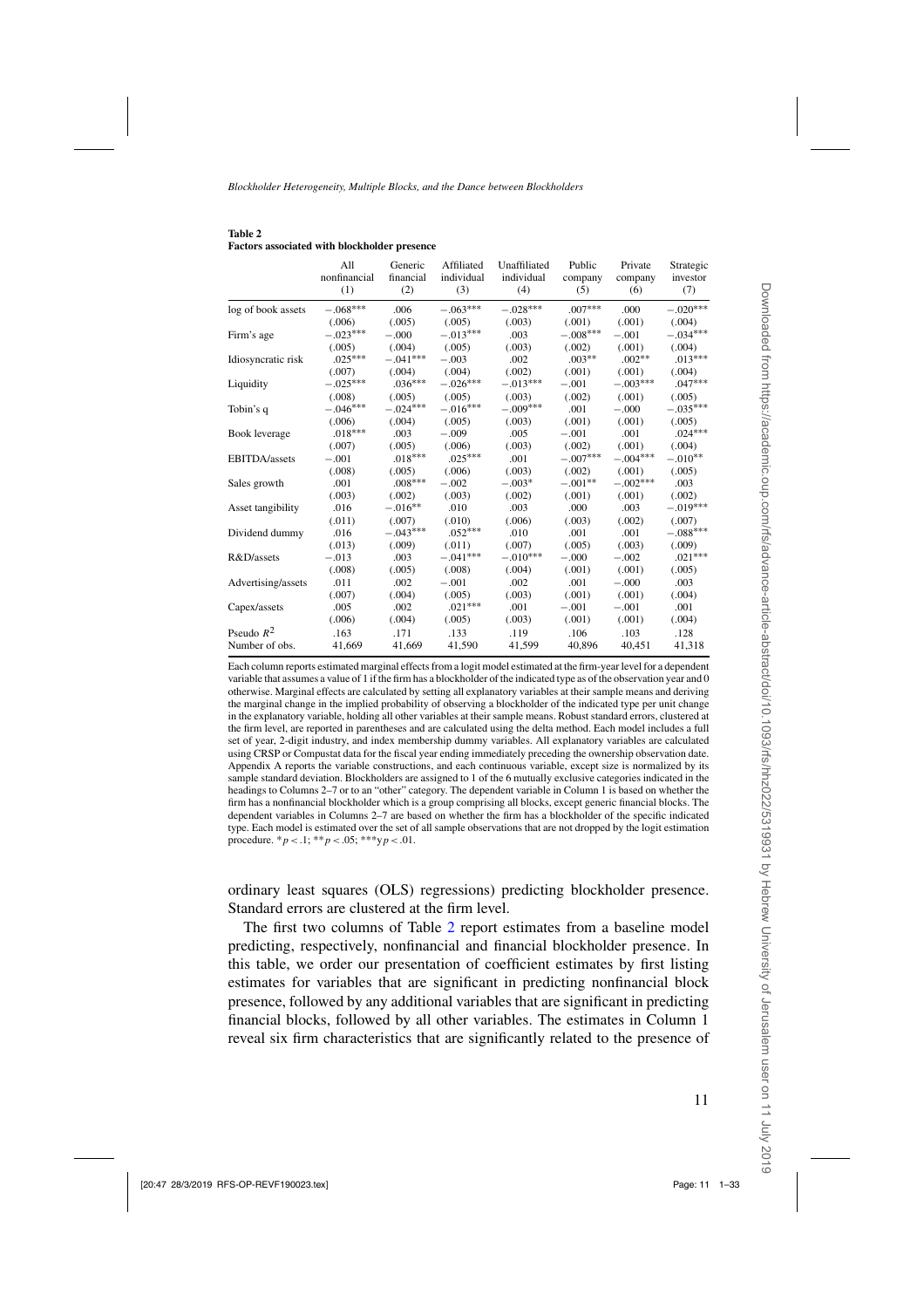nonfinancial blocks. In particular, these estimates indicate that a firm is more likely to have a nonfinancial block if it is smaller, younger, or riskier (measured by return volatility) or has a less-liquid stock, a lower Tobin's q value, or a higher leverage.

While these models are intended to serve as a baseline for our later analysis, the repor[ted relations are of some independent interest. In particular,](#page-29-0) Demsetz and Lehn [\(1985\)](#page-29-0) hypothesize that the benefits of monitoring are likely to be elevated in high-risk environments, and they suggest that this elevation in benefits may, in fact, exceed any increase in risk-bearing costs. If nonfinancial blockholders typically assume a monitoring role and are privately able to capture some the associated net benefits, our finding of a positive relation between risk and nonfinancial blocks is consistent with the [Demsetz and Lehn](#page-29-0) [\(1985\)](#page-29-0) hypothesis.

The negative role for liquidity in predicting nonfinancial block presence, complemented by the relatively small size and youth of firms with these blockholders, is also interesting, because many authors have suggested that rapid blockholder exit will be limited in these environments. This, in turn, could enhance incentives to monitor (see [Bhide 1993](#page-29-0)). Thus, this evidence, while not conclusive, appears generally consistent with a monitoring role for nonfinancial blockholders that has enhanced value in settings with a high cost of blockholder exit <sup>6</sup>

Turning to the Column 2 estimates for financial blocks, the coefficient on only 1 of the 6 aforementioned variables, Tobin's q, has the same sign and significance found in the nonfinancial block model.<sup>7</sup> The significant negative role for risk and positive role for liquidity in financial block formation are particularly interesting, as they contrast sharply with the nonfinancial blocks. If financial blockholders do not directly monitor firms to apply their voice, the negative role of risk could indicate elevated risk-bearing costs being borne by financial blockholders in high-risk firms with no commensurate offsetting benefits. The negative role for liquidity is consistent with financial blockholders being particularly concerned with entry and exit costs when entering into larger positions, which in turn could have a substantive effect on the value of any governance through trading roles that these blockholders provide.<sup>8</sup>

Information may be lost in aggregating groups together into the nonfinancial category. Thus, for completeness, we predict in Columns 3–7 of Table [2](#page-10-0) the

<sup>6</sup> A subtle formal theory underlies this prediction. See [Bolton and von Thadden](#page-29-0) [\(1998\)](#page-29-0), [Kahn and Winton](#page-30-0) [\(1998](#page-30-0)), and [Maug](#page-31-0) [\(1998](#page-31-0)). A lack of liquidity will increase the return to monitoring, as exiting is less feasible. However, it also may affect the ex ante returns to establishing a block, and this relation can have an ambiguous sign.

 $<sup>7</sup>$  The most plausible interpretation of the negative and significant coefficient on Tobin's q for both nonfinancial</sup> and financial blocks is unclear. To the extent that high  $q$  proxies for a lack of managerial agency problems, the negative coefficients are consistent with a low net marginal governance benefit to blockholder presence through both monitoring/voice or trading. However, this interpretation is admittedly somewhat speculative.

<sup>8</sup> Again, the underlying theory behind liquidity effects is subtle, and, in some cases, signs are ambiguous. See [Heflin and Shaw](#page-30-0) [\(2000\)](#page-30-0), [Rubin](#page-31-0) [\(2007\)](#page-31-0), and [Edmans, Fang, and Zur](#page-30-0) [\(2013](#page-30-0)) for prior studies of liquidity and ownership.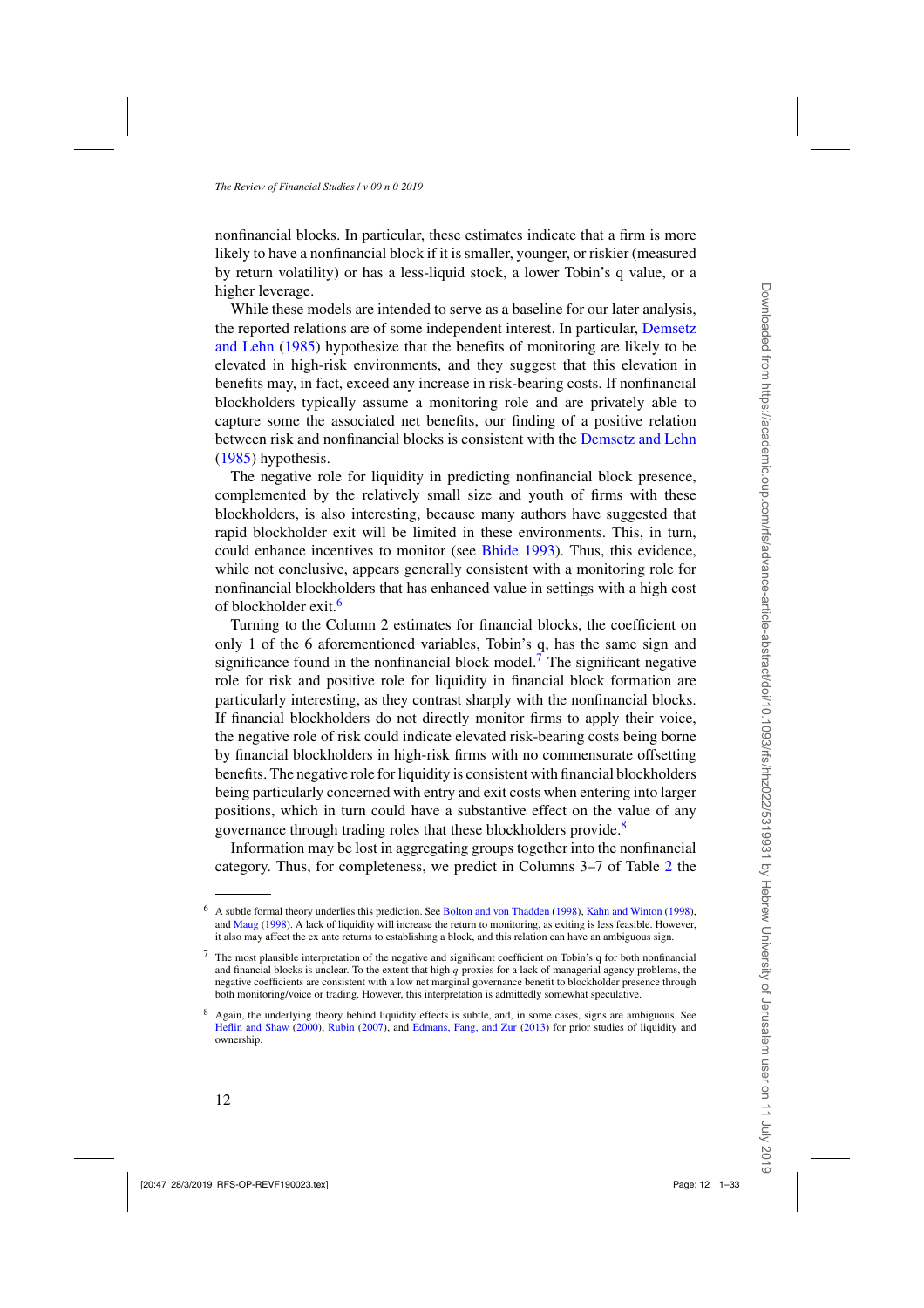presence of each of the five different types of blockholders that compose the nonfinancial group (excluding "other"). Although there are too many coefficient estimates to discuss each in detail, they are generally consistent with what we find for the group as a whole. In particular, there are only 2 of 30 (5 models  $\times$  6 variables) cases in which the coefficient estimate on a variable that is significant in the Column 1 nonfinancial model is significant and of the opposite sign compared to each of the corresponding coefficients reported in Columns 3–7. One of these, the positive coefficient on firm size for public firm blocks, is consistent with these investors having relatively deep pockets, allowing them to take higher dollar value positions than others. The other, the positive coefficient on liquidity for strategic investor blocks, is consistent with shorter holding periods of these investors leading to a preference for liquidity in order to enter and exit at low cost.<sup>9</sup>

In summary, our evidence indicates some significant differences in the factors that predict nonfinancial versus financial blockholder presence. Nonfinancial blocks are more likely to be present at smaller, younger, riskier, less-liquid, and more highly levered firms. These patterns are either not evident for financial firms or, in the case of risk and liquidity, opposite in sign. However, both types of blockholders are less likely to be present in high  $q$  firms. There are, not surprisingly, some substantive nuances to these findings when the data are parsed at a finer level.<sup>10</sup> Although our findings have multiple possible explanations, the collective evidence appears broadly consistent with the hypothesis that nonfinancial blockholders tend to establish or maintain positions in firms in which there are net benefits to direct blockholder monitoring and voice, whereas financial blockholders are more likely to appear in firms in which there is more scope to participate in governance through trading.

# **4. Blockholder Interactions and Multiple Blocks**

## **4.1 Blockholder interdependence**

We now turn to the main issue of examining the interdependence of potential blockholder participation decisions. Modeling interdependence for different block types is straightforward, as we can predict whether a firm has, for example, a financial blockholder, as a function of a nonfinancial blockholder indicator variable. For blockholders in the same group, the analysis is less straightforward, because it is not immediately apparent how to include information on the same type of blocks into *both sides* of the regression equation.

The expected [holding](#page-30-0) [period](#page-30-0) [of](#page-30-0) [strategic](#page-30-0) [investors](#page-30-0) [is](#page-30-0) [2.64](#page-30-0) [years](#page-30-0) [versus](#page-30-0) [6.27](#page-30-0) [for](#page-30-0) [other](#page-30-0) [nonfinancials.](#page-30-0) Edmans, Fang, and Zur [\(2013\)](#page-30-0) and [Norli, Ostergaard, and Schindele](#page-31-0) [\(2015](#page-31-0)) report related hedge fund evidence.

<sup>&</sup>lt;sup>10</sup> We have estimated models of position size as a function of the Table [2](#page-10-0) explanatory variables and find little agreement in factors that predict position presence with those that predict position size (conditional on block presence).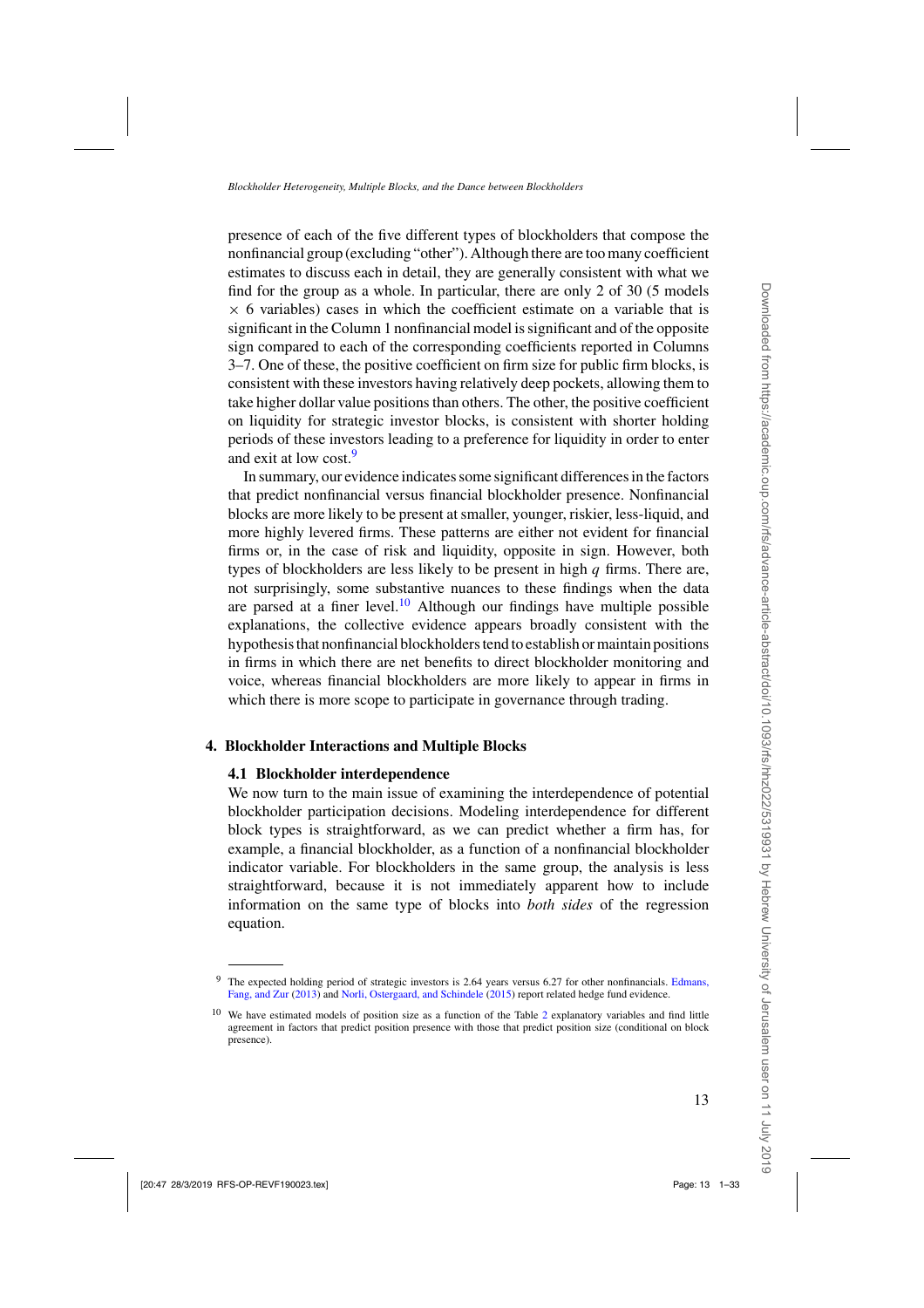Zwiebel [\(1995](#page-31-0)) addresses this issue by using the fact that if blocks tend to repel (attract) others of the same type, there should be an abnormally high number of outcomes in which a firm has one or few (two or many) blocks. Unfortunately, gauging baseline rates for these tests requires an assumption on the relevant probability distribution under the null of no interdependence. [Zwiebel](#page-31-0) [\(1995\)](#page-31-0) assumes that all blockholders are equally likely to appear at any firm. Unfortunately, this assumption is surely violated in large and diverse samples such as ours. For example, small firms appear more likely to attract blockholders. Ignoring this systematic variation will tend to reveal an inflated rate of blockholders clustering together, as they will jointly appear at firms that naturally attract blocks, even if the underlying block investment decisions are independent.

To address this possibility, we would like to condition on a full set of covariates that are related to blockholder presence, and then investigate whether the presence of one blockholder is contemporaneously correlated with the presence of others. This conditional correlation can be estimated by assigning blocks to one of the two sides of the regression equation using an assignment procedure that is independent of all model covariates. To do this, we randomly assign each blockholder-firm-year observation into one of two equally likely groups (referred to as the A and B groups). We then categorize dependent variables (independent variables) regarding block presence using information from blocks randomly assigned to the A group (B group). This allows us to treat similar blocks as if they are different in an exogenous manner, thus permitting an estimation of whether blocks tend to display positive or negative correlation in their appearances, conditional on a full set of controls.<sup>11</sup>

If we neglect to include an adequate set of controls, it may appear that blocks cluster together because they are attracted to one another, when in fact this reflects their common propensity to appear at firms with certain (omitted from the model) characteristics. Clearly, we cannot control for all possibly relevant firm characteristics, as some are unobserved. This suggests that our estimates will, if anything, be biased toward finding a positive relation between the dependent variable (A block presence) and key independent variable (B block presence). Given this directional bias, we believe any evidence of significant negative interdependence should be viewed as particularly compelling.

We first consider a model in which the dependent (key independent) variable assumes a value of 1 if the firm has an A (B) blockholder of any type in the observation year. Coefficient estimates on the included full set of controls are not tabulated. As we report in the first row and first column of Table [3,](#page-14-0) the estimated (discrete) marginal effect on the blockholder presence variable is negative and significant, indicating a 2.2% decrease in the likelihood of observing an A blockholder when a B blockholder is present at the firm. Thus, similar to

<sup>11</sup> Whether the conditional likelihood of blockholder presence is related to the presence of other blockholders can be estimated other ways, but our approach imposes fewer parametric restrictions than most others.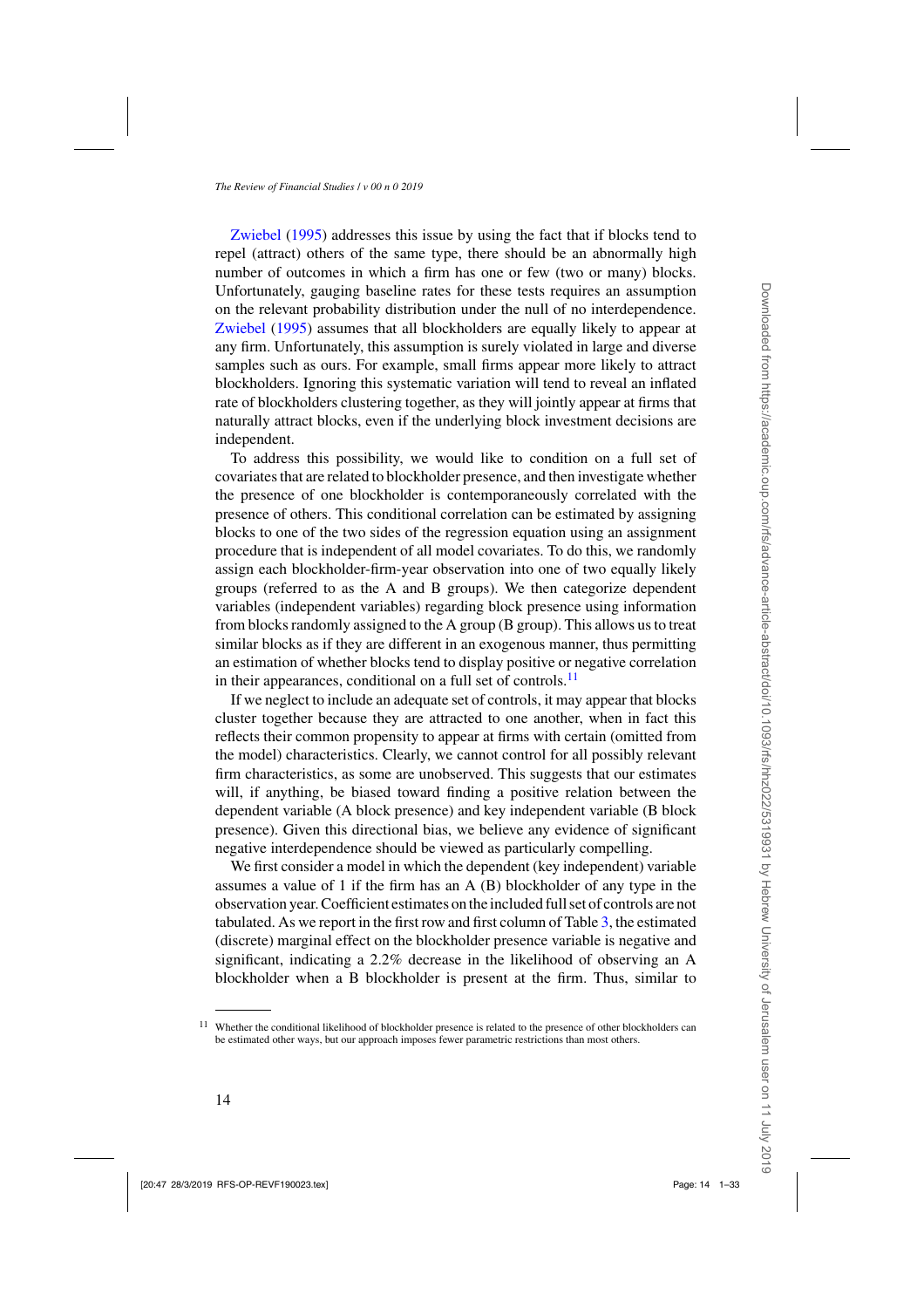#### <span id="page-14-0"></span>**Table 3 Models of blockholder interdependence**

|                                                         | All<br>(1) | All<br>(2)                                | (3)                                      | Nonfinancial Nonfinancial<br>(4) | Financial<br>(5)    | Financial<br>(6)             |
|---------------------------------------------------------|------------|-------------------------------------------|------------------------------------------|----------------------------------|---------------------|------------------------------|
| A. Type of blockholder presence predicted, 5% A blocks  |            |                                           |                                          |                                  |                     |                              |
| Same blockholder dummy                                  |            | $-.021***$ $-.017**$                      | $-.035***$<br>$(.008)$ $(.007)$ $(.009)$ | $-.031***$<br>(.009)             | $.074***$<br>(.008) | $.073***$<br>(.008)          |
| Largest position (demeaned)                             |            | $-.782***$<br>(.030)                      |                                          | $-.721***$<br>(.044)             |                     | $-.597***$<br>(.082)         |
| Sample rate of A block presence                         | .732       | .732                                      | .384                                     | .384                             | .523                | .523                         |
| B. Type of blockholder presence predicted, 10% A blocks |            |                                           |                                          |                                  |                     |                              |
| Same blockholder dummy                                  | $-.097***$ | $-.103***$                                | $-.065***$                               | $-.068***$                       | $-.013**$           | $-.014**$                    |
| Largest position (demeaned)                             |            | $(.007)$ $(.007)$<br>$-.612***$<br>(.039) | (.006)                                   | (.006)<br>$-.373***$<br>(.032)   | (.005)              | (.005)<br>$-.134*$<br>(.080) |
| Sample rate of A block presence                         | .322       | .322                                      | .193                                     | .193                             | .153                | .153                         |
| C. Type of blockholder presence predicted, 15% A blocks |            |                                           |                                          |                                  |                     |                              |
| Same blockholder dummy                                  | $-.062***$ | $-.069***$                                | $-.053***$                               | $-.057***$                       | .000                | .000                         |
| Largest position (demeaned)                             | (.005)     | (.005)<br>$-.298***$                      | (.004)                                   | (.004)<br>$-.187***$             | (.006)              | (.006)<br>$-.032$            |
| Sample rate of A block presence                         | .151       | (.026)<br>.151                            | .120                                     | (.021)<br>.120                   | .035                | (.035)<br>.035               |

The reported coefficients on the dummy variables are the estimated discrete change in the implied probability of observing a blockholder belonging to the group/type indicated in the header row and assigned to the randomized A half of the sample for a firm that has a randomized B group blockholder in the indicated group/type compared to a firm with no such B group blockholder. The largest position variable is set equal to the largest ownership position of a firm's B blockholders of the type modeled in each column and panel, less the sample mean of this variable. For firms with no blockholder of the indicated type, the largest position variable is set equal to 0. In the even-numbered columns, the implied probability for the blockholder dummy variable is calculated holding the maximum position size variable at 0 (i.e., ownership at the mean if the firm has a block). The coefficients on the largest positon dummy represent the estimated marginal change in probability of observing an A blockholder when ownership, as measured by the largest position by a B blockholder in the model, is increased from its mean level (i.e., the demeaned maximum position variable is perturbed from 0) and the block dummy explanatory variable is set equal to 1. All other model variables are set equal to their sample means in calculating marginal effects. Robust standard errors, clustered at the firm level, are reported in parentheses under each estimate and are calculated using the delta method. Each model includes the full set of explanatory variables included in the Table [2](#page-10-0) models. The models in Columns 1 and 2 predict the presence of any blockholder in the randomized A group (half the sample of blocks) as a function of the presence of any blockholder in the randomized B group (the other half). The subsequent columns present parallel model estimates in which we only consider blockholders of the indicated type in the coding of both the dependent and independent variable. Financial blocks include only generic financial blockholders and nonfinancial blocks include all other blocks. Panel A treats all 5% or greater positions as blocks, and panel B (panel C) only considers a position to be a block in the coding of both the dependent and independent variables if the owner holds at least 10% (15%) of the firm's shares. The sample rate of block presence is the fraction of firm-years in the estimated model in which the dependent variable is coded as a 1 rather than a  $0.$   $^{*}p < .1$ ;  $^{**}p < .05$ ;  $^{***}p < .01$ .

[Zwiebel](#page-31-0) [\(1995\)](#page-31-0), when all blocks are grouped together, the data indicate a small negative interdependence relation.

When we add the size of the largest B block position to the model, like in Column 2 of Table 3, the coefficient is negative and highly significant, suggesting that larger block positions tend to strongly repel others. The (continuous) marginal effect estimate indicates that a firm with a B blockholder holding a position that is 10% larger than the mean, is 7.8% less likely to have an A blockholder compared to a similar firm with a mean position-size B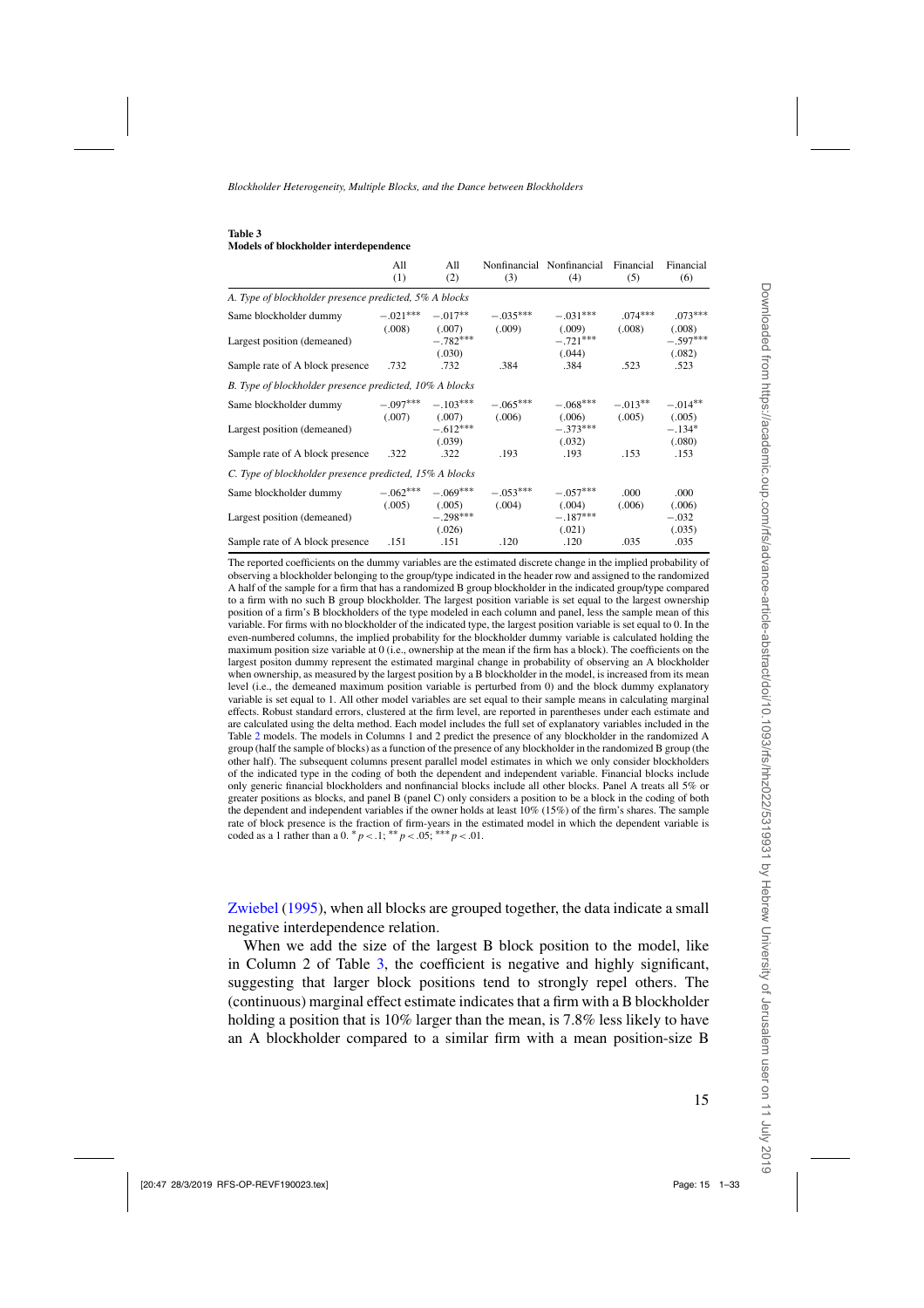blockholder ( $-.782 \times .10 = -.0782$ ). Relative to the sample likelihood of A blockholder presence of 73.2%, this 7.8% reduction is substantial.<sup>12</sup>

Turning next to the two blockholder groups modeled separately, the estimates for Models 3 and 4 of panel A of Table [3](#page-14-0) indicate a significant negative relation in nonfinancial block participation decisions. The likelihood of observing a nonfinancial A block decreases by 3.5% when a B group nonfinancial blockholder is present, a substantial marginal effect when measured relative to a 38.4% average likelihood. In contrast, the corresponding estimates for financial blocks in Columns 5 and 6 indicate a strong positive relation, suggesting that small financial blocks are attracted to one another, or to common unobserved factors.

To more closely examine the interdependence of large blockholders, we consider in panel B models that use a higher 10% ownership threshold (rather than 5%) to classify blockholders. As expected, the evidence here for negative interdependence is stronger. For all blocks grouped together, the highly significant estimate in Column 1 implies that the presence of a large B block is associated with a 9.7% lower likelihood of observing a large A block. This figure equals almost one-third of the overall sample likelihood of large A block presence of 32.2%. The other columns of panel B indicate a negative relation for both nonfinancial and financial blockholders considered separately, but the relation is much larger and more significant for the nonfinancial blocks.

In panel C, we conduct the same analysis using 15% blocks. In this case, we find evidence of significant blockholder repulsion for all blocks (Columns 1 and 2) and for the nonfinancial blocks (Columns 3 and 4). For financial blocks, the estimated relation appears basically flat (Columns 5 and 6), which is unsurprising given the rarity of financial blocks of this size. The magnitudes of some of these estimates are quite large. For example, the presence of one large 15% B blockholder is associated with a 6.2% decrease in the likelihood of observing a large A blockholder, a figure that is more than 40% of the sample average frequency.

Collecting this evidence, the case for blockholder interactions in which the presence of one blockholder inhibits the presence of others, appears strongest when we consider larger (above 10%) blocks of any type or nonfinancial blocks of any size. Thus, it appears that theories of negative blockholder interdependence, for example, [Zwiebel](#page-31-0) [\(1995](#page-31-0)), are supported by the data when it comes to the behavior of all blocks except small financial blocks. This evidence is particularly convincing given the natural bias against detecting this result in the presence of positively correlated investment styles related to unobservable firm characteristics.

<sup>&</sup>lt;sup>12</sup> Marginal effects for the discrete blockholder presence explanatory variables are calculated for a discrete unit change. For continuous variables, such as ownership percentage, the marginal effects are technically estimated for an infinitesimal continuous change, so the indicated 7.8% change, when ownership changes 10%, is only an approximation. To facilitate comparisons, we demean the ownership percentage variable in all models and set it equal to 0 if the blockholder explanatory variable assumes a value of 0.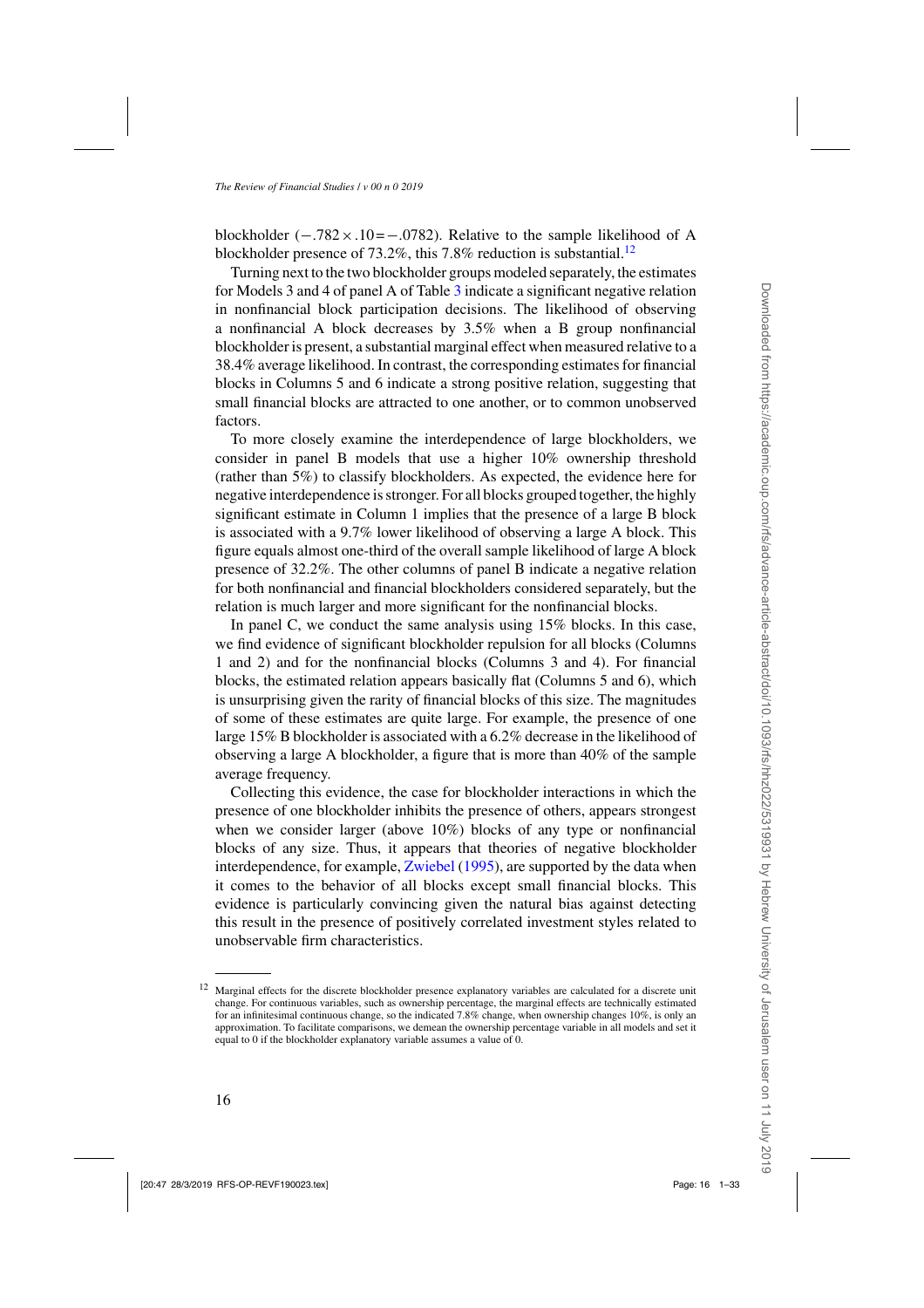## **4.2 Robustness of initial findings on blockholder interdependence**

We have experimented with dropping all of the control variables (except year and industry). Not surprisingly, with this alteration, the coefficients on the blockholder presence explanatory variable in almost all cases move in the positive direction, indicating that omitted factors that are incorporated into the error term are almost surely positively correlated with the blockholder presence variable, a correlation that will bias the coefficient estimate upward (i.e., in the positive direction). Our aim is to include enough controls that the residual correlation is negligible. However, to the extent that we are unsuccessful, we will understate (overstate) the case for negative (positive) blockholder interdependence.

One may be concerned that we overcontrol for firm characteristics in the Table [3](#page-14-0) models, as there may be some feedback from block presence to firm characteristics. To account for this possibility, we have experimented with including only the firm size variable in the odd-numbered column Table [3](#page-14-0) models, along with year, index, and industry dummies. Our findings change only slightly with this conservative alteration, with the two least significant negative coefficients from odd-numbered columns of Table [3](#page-14-0) becoming insignificant. However, the general character of the results remains the same, with strong evidence of negative blockholder interdependence for all large  $(>10\%)$  blocks and nonfinancial blocks of any size.

We have also experimented with altering the odd-numbered column Table [3](#page-14-0) models by (a) excluding all firms with dual-class shares,  $^{13}$  (b) eliminating all cases in which a blockholder holds more than 70% of the firm's shares, and (c) disregarding all blocks held by blockholders that have 100 or more block positions in different firms in a given year.<sup>14</sup> The results with these alterations have little effect on the coefficients reported in Table [3,](#page-14-0) although in some cases the two least significant negative coefficients in the table become insignificant.

Finally, we have experimented with dividing the sample in half by whether size, idiosyncratic risk,  $q$ , or liquidity are above or below the sample median, and also by the observation year (2007 or earlier, 2008 or later). Although there are some small differences across the models, none of these differences are strong. In particular, in almost all cases, the coefficients agree in sign with what is reported in Table [3,](#page-14-0) and there is no sample split in which the coefficient on the blockholder presence explanatory variable is significant and of opposite sign across the two subsamples. Moreover, for the large  $(>10\%)$  all blocks and the large  $(>10\%)$  nonfinancial blocks models, the estimate on the blockholder presence explanatory variable remains negative and significant for all resultant subsamples.

 $13$  A firm is classified as dual class if (a) the firm is listed as dual class in the GMI/IRRC database, (b) there are two listings for the firm on CRSP, or (c) the difference in shares outstanding on Compustat (which aggregates across classes) and CRSP (which does not aggregate) is more than 1% for both the current and prior fiscal year.

<sup>&</sup>lt;sup>14</sup> [Edmans, Levit, and Reilly](#page-30-0) [\(2018\)](#page-30-0) model the unique incentives of blockholders with a large number of positions.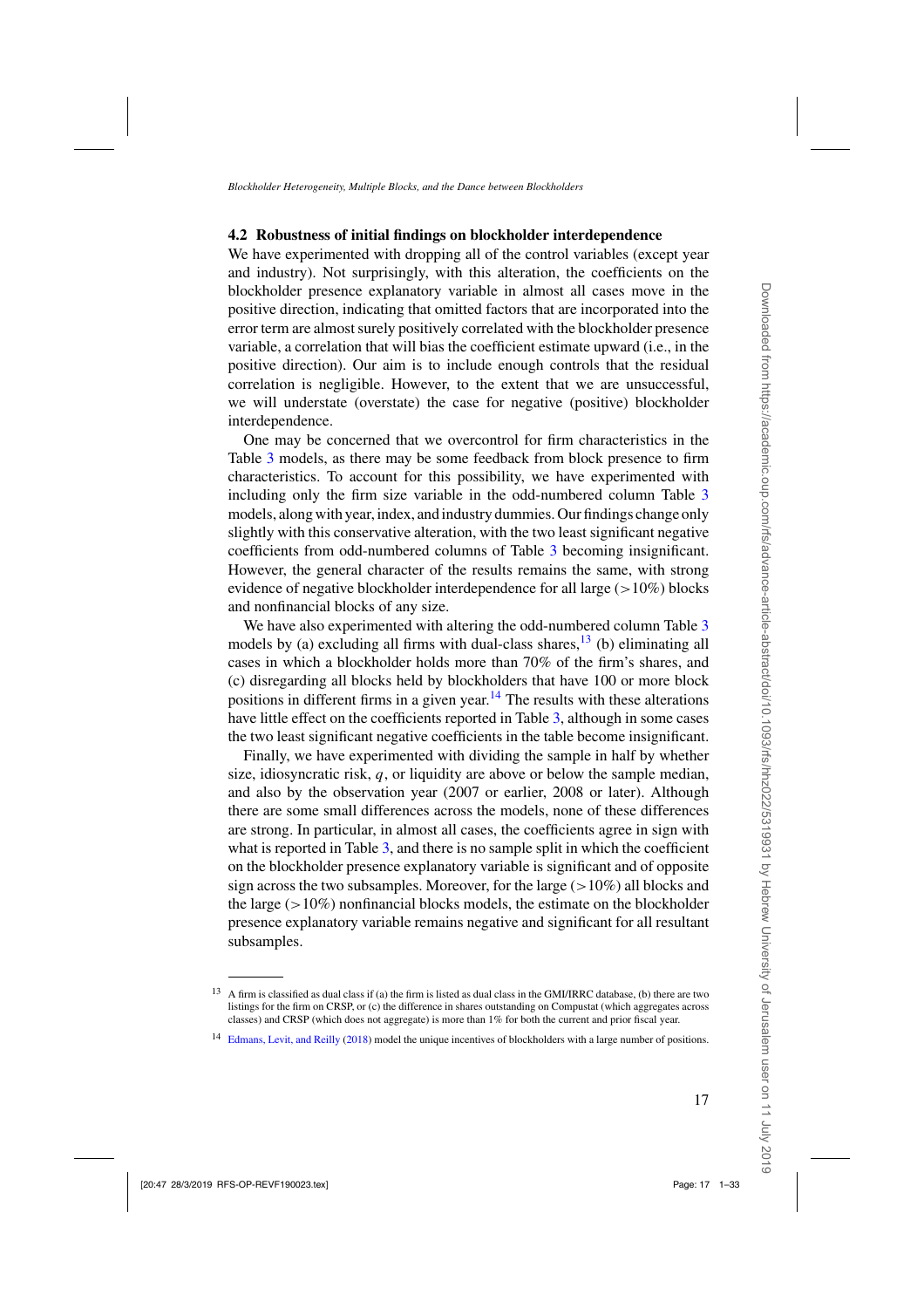|                                                   | Block<br>size    | A11<br>nonfinancial financial individual individual company company investor<br>(1) | (2)                  | Generic Affiliated<br>(3)                                                         | Unaff.<br>(4)                                             | Public<br>(5)        | Private<br>(6)       | Strategic<br>(7)     |
|---------------------------------------------------|------------------|-------------------------------------------------------------------------------------|----------------------|-----------------------------------------------------------------------------------|-----------------------------------------------------------|----------------------|----------------------|----------------------|
| Indicator for presence<br>of different type block | 5%<br>5%         | $-.081***$<br>(.012)                                                                | (.008)               | $-.055***-.107***$<br>(.015)                                                      | $-.030***-.042***-.027***-.013$<br>(.010)                 | (.009)               | (.007)               | (.012)               |
|                                                   | 10%              | $-.091***$<br>(.008)                                                                | (.008)               | $-0.086***$ $-0.074***$ $-0.018***$ $-0.017***$ $-0.011***$ $-0.031***$<br>(.006) | (.003)                                                    | (.003)               | (.002)               | (.003)               |
|                                                   | 15%              | $-.055***$<br>(.011)                                                                | (.004)               | $-.022***-.051***$<br>(.004)                                                      | $-0.010***$ $-0.013***$ $-0.002***$ $-0.020***$<br>(.002) | (.002)               | (.000)               | (.002)               |
| Rate of block presence                            | 5%<br>10%<br>15% | .587<br>.339<br>.226                                                                | .721<br>.280<br>.067 | .275<br>.164<br>.110                                                              | .153<br>.053<br>.026                                      | .057<br>.035<br>.026 | .041<br>.025<br>.018 | .250<br>.093<br>.053 |

**Table 4 Models of interactions across different blockholder types**

Reported coefficients are derived from logit model coefficients and indicate the estimated change in the implied probability of observing a blockholder of the indicated type in the column heading when the explanatory dummy variable indicating the presence of at least one block of a different type is changed from 0 to 1, holding all other model variables at their sample means. Robust standard errors, clustered at the firm level, are reported in parentheses under each estimate and are calculated using the delta method. Each model includes the full set of explanatory variables included in the Table 2 models (coefficients not reported). Each model is estimated over the set of all sample firm-years that are not dropped in the process of the logit model estimation. The dependent variable in each model assumes a value of 1 if the firm has at least one block of the type indicated in the header row and that block exceeds the minimum size indicated in the "Block Size" column. The independent variables are dummy variables coded based on whether a firm has a block of the same minimum size of any type except the type incorporated into the dependent variable. Nonfinancial blockholders include any block, except a generic financial block. The sample rate of block presence is the fraction of firm-years in the corresponding estimated model in which the dependent variable is coded as a 1 rather than a 0.  ${}^{*}p$  <.1;  ${}^{**}p$  <.05; \*\*\* p <.01.

### **4.3 Relation between different blockholder types**

While the preceding analysis considers the relation between blockholders of the same group, it also may be informative to consider the relation between different groups. To investigate, in Column 1 (Column 2) of Table 4, we report coefficients from models predicting the presence of a nonfinancial (financial) block as a function of the presence of a financial (nonfinancial) block. We estimate separate models for blocks in the three different block size groups  $(55\%, 510\%, 515\%)$ , and report only the estimated marginal effects for one group on the other. As the figures indicate, these two distinct blockholder groups display strong negative correlation in their investment decisions, with significant negative coefficients in all cases.

As a further exploration, we report estimates in Columns 3–7 from models predicting the presence of each specific type of nonfinancial blockholder as a function of whether there is at least one blockholder not of that type at the firm. As the figures indicate, all the 15 coefficients are negative, and almost all are statistically significant. Clearly, the evidence seems quite compelling that blockholders tend to avoid firms with a different type of blockholder on board. In many cases, the estimated relation is quite large relative to the baseline rates.

We have also considered models in which we predict blockholder presence for each type as a function of separate indicators for each of the other block types. The resultant estimates are relegated to Appendix Table  $C.1$ , as the full set is quite unwieldy. The pattern that emerges from this analysis is that blockholder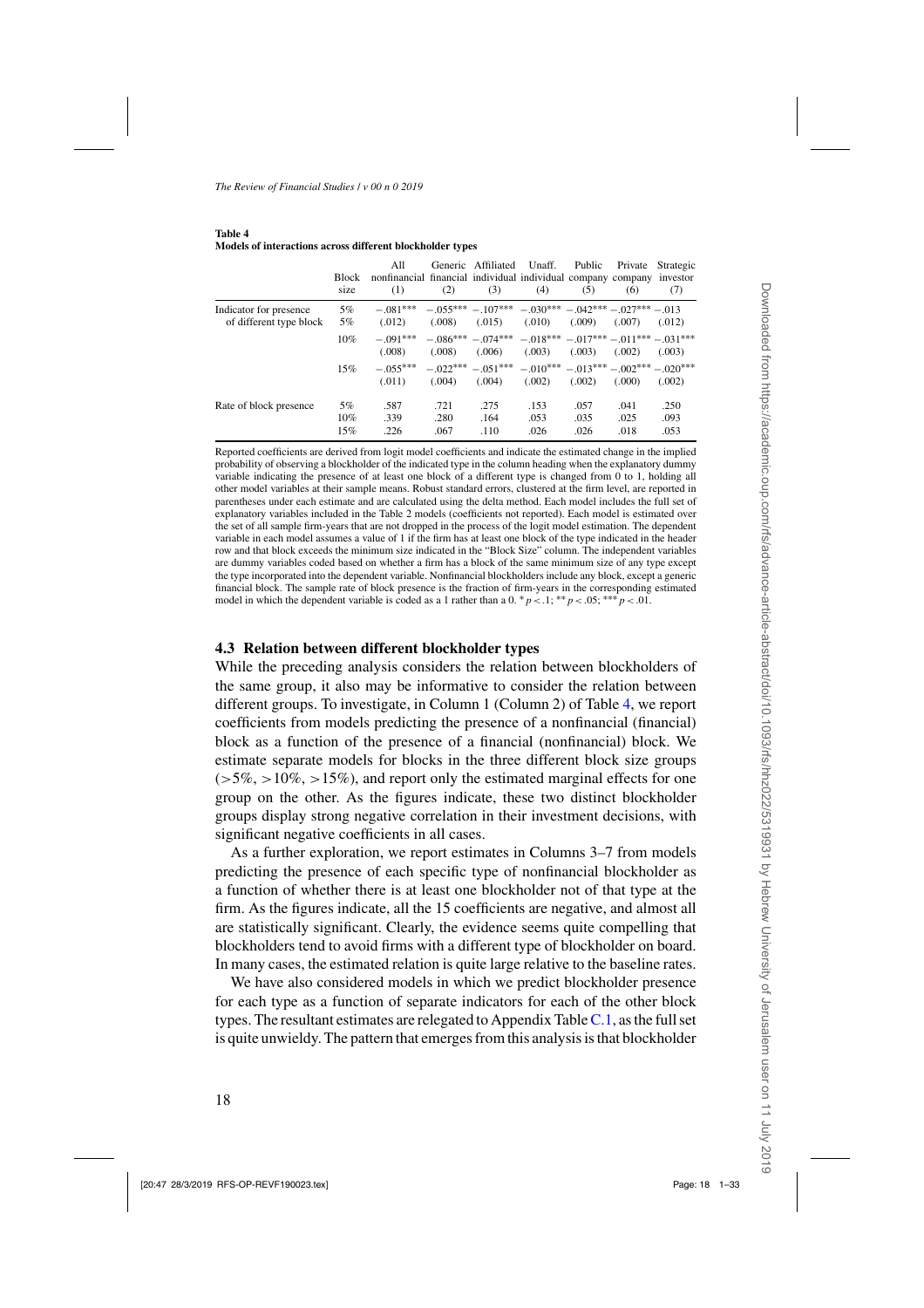presence is generally negatively related to the likelihood of observing blocks of other types, and sometimes one's own type, with stronger evidence of sametype negative correlation in the case of larger block positions. However, for a few type pairs, there is evidence of positive interdependence, most notably a positive relation between strategic investor and financial blocks. These models also reveal a particularly strong negative relation between affiliated individuals and all nonindividual blockholders.

### **4.4 Blockholder dynamics**

The preceding findings could arise from interdependence in blockholder exit decisions, entry decisions, or some combination thereof. To investigate, we explore these dynamics. For exits, we predict a block dissolution at the blockholder-year level as a function of the contemporaneous presence of other blockholders.<sup>15</sup> Entry is modeled at the firm-year level, with a dependent variable that assumes a value of 1 if the firm obtains at least one new blockholder during a year as a function of whether there is already a block at the firm. All models include the full set of start-of-year controls, plus the firm's most recent annual market-adjusted return.

The odd- (even-) numbered columns of Table [5](#page-19-0) present the resultant estimates for exits (entries). For all blocks, the positive and highly significant estimate of .050 in Column 1 indicates that the presence of at least one other blockholder is associated with an increased annual exit probability of 5.0%. The annual block exit rate is 27.8%, so this increase is large in a relative sense, and suggests negative blockholder interdependence. (i.e., multiple block coexistence is an uneasy alliance).<sup>16</sup> However, the Column 2 entry model indicates that the presence of a blockholder is also a significant positive predictor of blockholder entry, with an implied 7.2% increase in entry rate, a substantial figure relative to a baseline entry rate of 52.0%. Thus, viewing all blocks together, existing blockholders are associated with both increased exit but also more entry. This suggests that the small, overall sample-wide negative interdependence relation reflects exit behavior slightly dominating the offsetting entry relation.

Turning to nonfinancial blocks, the picture is much clearer. The Column 3 estimates indicate a large increase in the exit rates of nonfinancial blockholders when others are present, and the Column 4 model suggests a very small entry relation in the opposite direction. Thus, for nonfinancial blockholders, it appears that the earlier negative blockholder interdependence relation almost entirely reflects behavior in which nonfinancial blockholder coalitions tend to break down fairly quickly (i.e., strong exit dynamics and close-to-neutral entry dynamics).

<sup>15</sup> Our earlier evidence may reflect a block's presence decreasing shares available for purchase, thus crowding out other potential blockholders. Exit behavior should not be affected by this possibility, as the blocks are already established. Thus, the exit analysis may allow a more direct examination of the relative ease of coexistence.

<sup>&</sup>lt;sup>16</sup> The reciprocal of the exit rate can be taken as an estimate of block duration assuming a negative binomial distribution. Table [5](#page-19-0) reports these implied durations.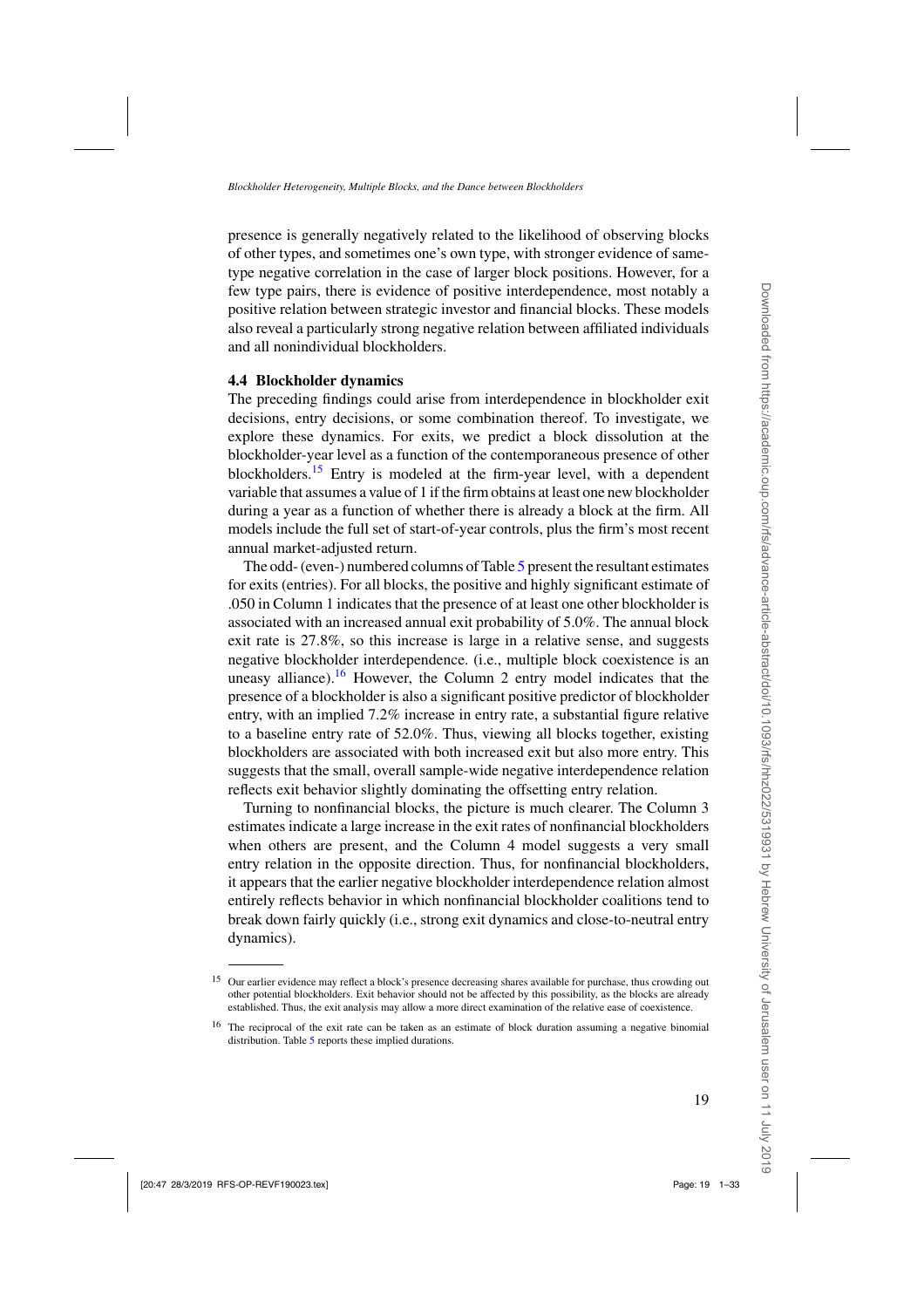#### <span id="page-19-0"></span>**Table 5 Dynamics of blockholder exit and entry**

|                                                                    | Exit any<br>(1)     | Entry any<br>(2)   | (3)                 | Exit nonfinel. Entry nonfinel. Exit finel. Entry finel.<br>(4) | (5)                 | (6)                 |
|--------------------------------------------------------------------|---------------------|--------------------|---------------------|----------------------------------------------------------------|---------------------|---------------------|
| Any block present                                                  | $.050***$<br>(.004) | $072***$<br>(.012) |                     |                                                                |                     |                     |
| Nonfinancial block present                                         |                     |                    | $.051***$<br>(.005) | $.010**$<br>(.005)                                             |                     |                     |
| Generic financial block present                                    |                     |                    |                     |                                                                | $.017***$<br>(.004) | $.111***$<br>(.008) |
| Number of observations                                             | 101.821             | 37,689             | 37,619              | 37,676                                                         | 64,202              | 37,689              |
| Unconditional exit or entry rate<br><b>Expected block duration</b> | .278<br>3.60        | .520               | .233<br>4.29        | .176                                                           | .304<br>3.29        | .416                |

All exit models are estimated at the blockholder-year level over the set of blockholders of the indicated type. In these models, the reported coefficients are the estimated change from a logit model in the implied probability of exit of the indicated type in the column heading when the explanatory variable indicating the contemporaneous presence of another blockholder of the indicated type is changed from 0 to 1. Robust standard errors, clustered at the blockholder-firm level, are reported in parentheses under each exit model estimate and are calculated using the delta method. The unconditional exit rate is the percentage of all blocks modeled in the column dependent variable that exit as fraction of all observation years. Expected block duration is the reciprocal of the exit rate. All entry models are estimated at the firm-year level over the set of all firm-years. The reported coefficients in the entry models are the estimated change from a logit model in the implied probability of entry by at least one new blockholder of the indicated type in the column heading when the explanatory variable indicating the presence of another blockholder of the indicated type is changed from 0 to 1. Robust standard errors, clustered at the firm level, are reported in parentheses under each estimate and are calculated using the delta method. The unconditional entry rate is the percentage of firm-years in the model for which the dependent variable is coded as a 1. All other model variables are set equal to their sample means in calculating marginal effects. All block groupings and categories are defined like in the earlier tables. Each model includes the full set of explanatory variables from the Table [2](#page-10-0) models, plus the firm's most recent fiscal year market-adjusted stock return.  $*p < 1$ ; \*\*  $p < .05$ ; \*\*\*  $p < .01$ .

Not surprisingly, the picture is quite different for financial blocks. The Column 5 estimates indicate that the exit behavior of financial blocks has only a small relation with the presence of others, but the Column 6 model indicates a highly elevated probability of financial blockholder entry when others are already present. This suggests our earlier findings of positive financial blockholder interdependence largely reflects correlated entry behavior of (mostly small) financial blocks.

We have experimented with replacing the blockholder definition in the Table 5 models with a 10% or above ownership threshold. Consistent with our earlier findings of stronger negative interdependence for larger positions, the coefficients on the blockholder presence explanatory variable are substantial in magnitude and significant in the exit regressions (odd-numbered columns in Table 5, exit is accelerated), while the corresponding coefficients in the entry models become negative and insignificant for all blocks and nonfinancial blocks, and positive but much smaller and less significant for financial blocks (marginal effect drops from .111, as reported in model 6 of Table 5, to .005, p  $= .044$ ). Thus, the evidence is fairly compelling that the underlying dynamics lead to negative interdependence for large blocks of any type and nonfinancial blocks of any size.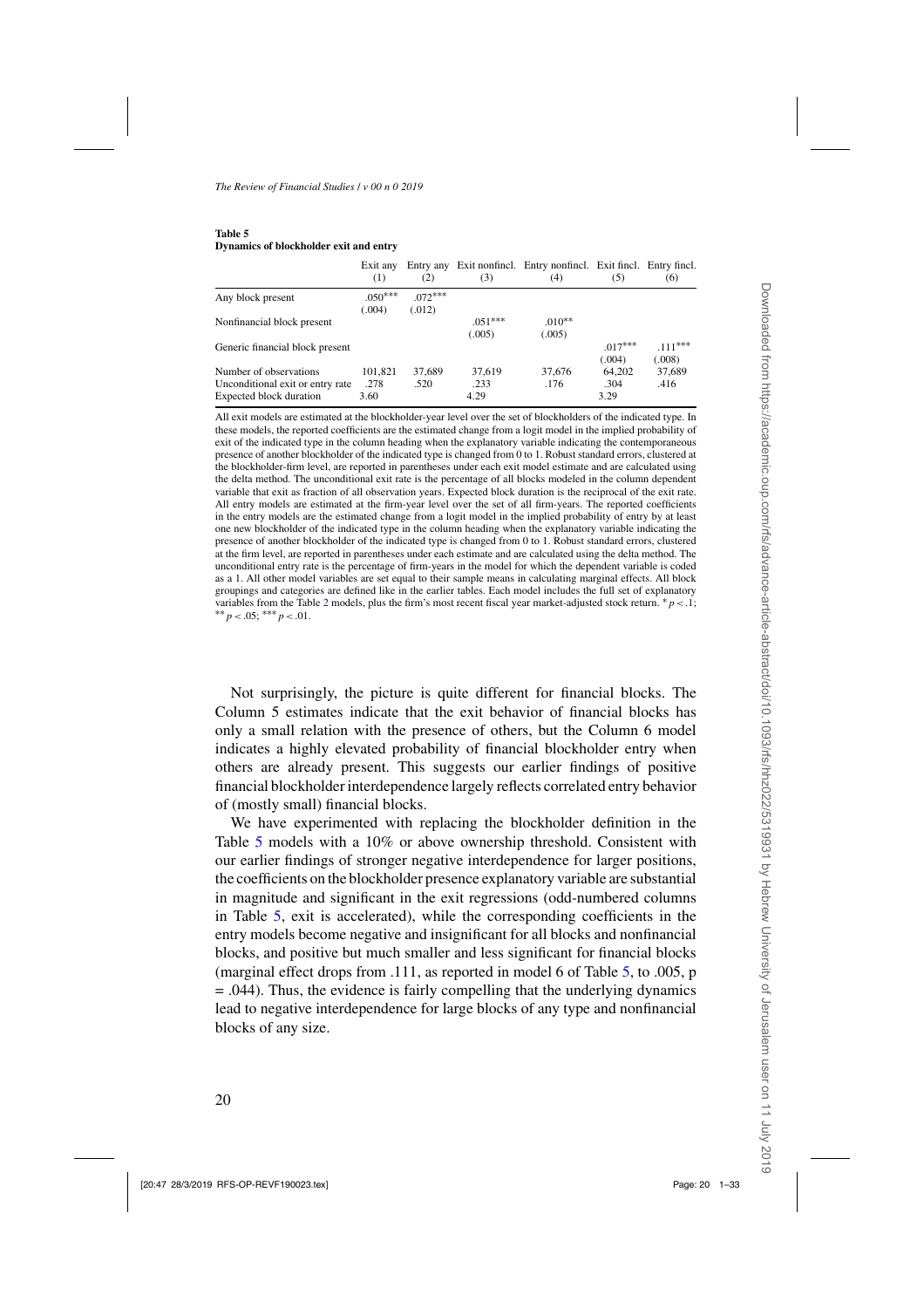### **4.5 Exogenous shocks to nonfinancial block ownership**

To strengthen a causal interpretation for our negative interdependence findings, we identify plausibly exogenous variation in nonfinancial blockholder presence and examine whether this variation is related to the presence of other blocks. In particular, we consider the disappearance of blocks held by individuals who die, succumb to cancer within 3 years of the block dissolution (our proxy for illness), or were over the age of 75 at the time of block dissolution.<sup>17</sup> Prior studies of CEO departures often use death/health/age as a proxy for exogenous events (e.g., [Fee, Hadlock, and Pierce 2013](#page-30-0)).

Our search yields a sample of 207 "exogenous" blockholder departures by individuals between time t and  $t + 1$ . We then ask whether the change in the number of other blockholders (i.e., excluding the exogenous departure) is abnormally high around the time of these shocks to a firm's blockholder structure. The comparison group in this experiment comprises other firms with an individual blockholder who did not depart between time  $t$  and  $t + 1$ . In the case of candidate comparison firms with multiple individual blocks, one of these blocks is randomly selected to evaluate whether the firm is assigned to the comparison group. We code an exogenous departure variable as a 1 for firms in the exogenous departure group, 0 for firms in the comparison group, and missing for all others (i.e., cases with an endogenous individual blockholder departure or firms with no individual blocks).

Panel A of Table [6](#page-21-0) presents OLS regression estimates for models predicting the change in the number of blockholders at the firm over 1-year (t to  $t+1$ ) and 3-year (t to  $t + 3$ ) windows (Columns 1 and 2 and 3 and 4, respectively). We estimate simple models that include only industry and year controls, and comprehensive models with the full set of control variables (odd- and evennumbered columns, respectively). As the figures indicate, in all cases the coefficients are positive and significant, with larger coefficients and significance levels over the longer window, suggesting that it may take some time for other actual and potential blockholders to adjust to the departure. The 3-year window estimates suggest that firms with an exogenous departure tend to have a net change in the number of other blocks of almost +.40 (point estimates of .366 and .396) compared to the baseline. This suggests the presence of a fairly substantial repelling effect of blockholder presence that is removed upon an exogenous blockholder departure.

Panel B of Table [6](#page-21-0) presents a parallel analysis, but we use a 10% threshold for coding blocks (applied to both the dependent and independent variables). Given our earlier evidence, we expect the estimated effects to be larger in this panel. As we report, this is indeed the case. In all panel B models, the coefficient on the exogenous departure variable is significant and on the order of +.50 (point

<sup>&</sup>lt;sup>17</sup> Departures because of death or illness are identified from news searches. Age data are collected from news searches and various directories and databases. The age of 75 is chosen, because it represents the top sample decile cutoff point. We identify 45, 5, and 157 departures related to death, illness, and age, respectively.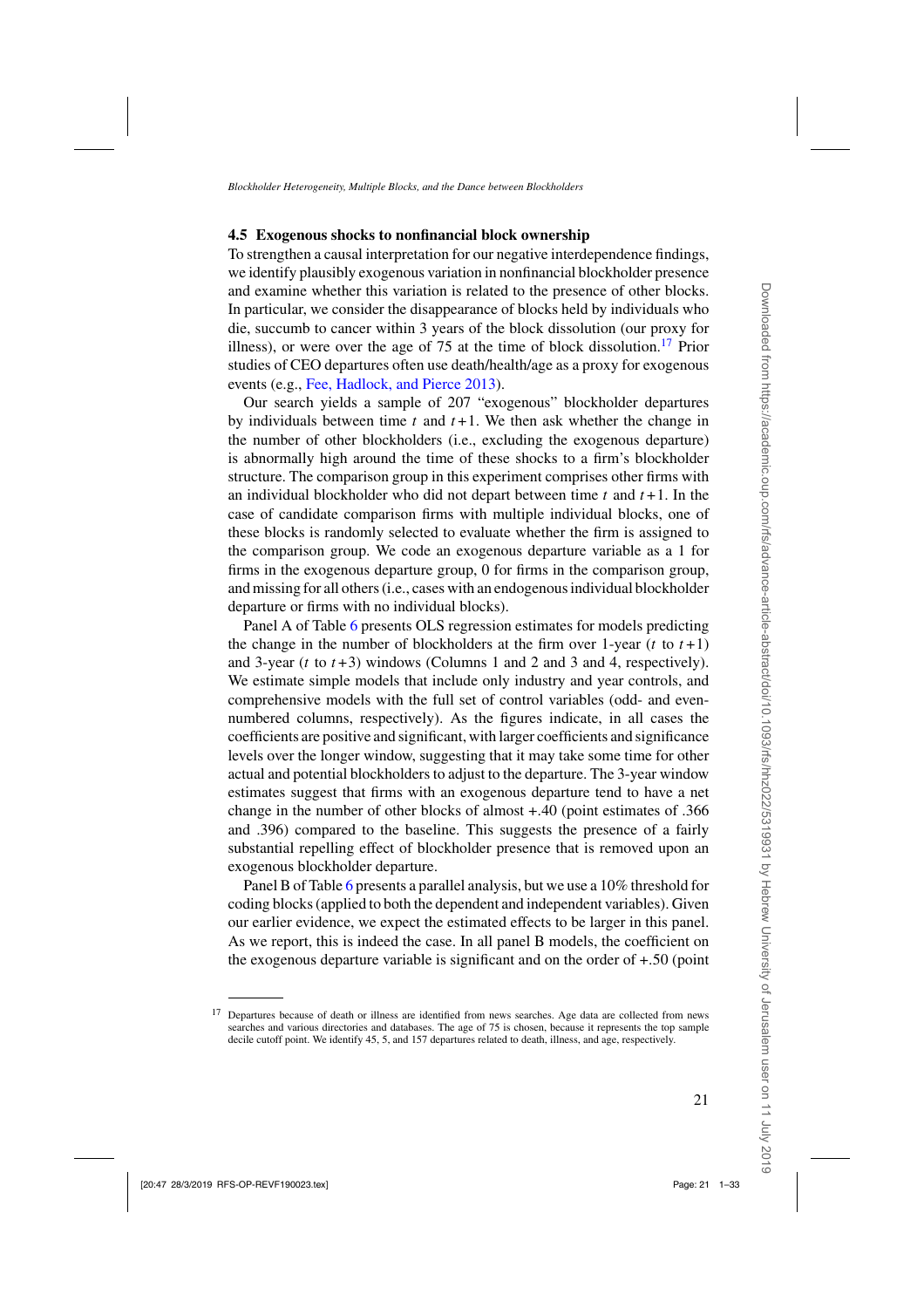|                           | Change in blocks by $t+1$ |           |                | Change in blocks by $t+3$ |
|---------------------------|---------------------------|-----------|----------------|---------------------------|
|                           | (1)                       | (2)       | (3)            | (4)                       |
| A. All blocks             |                           |           |                |                           |
| Exogenous block departure | $.207*$                   | $.245**$  | $.366**$       | $.396**$                  |
|                           | (.110)                    | (.109)    | (.169)         | (.172)                    |
| Number of observations    | 14,653                    | 12,319    | 11,614         | 9,656                     |
| $R^2$                     | .028                      | .040      | .032           | .047                      |
| Full set of controls      | N <sub>0</sub>            | Yes       | N <sub>0</sub> | Yes                       |
| <b>B.</b> Blocks $>10\%$  |                           |           |                |                           |
| Exogenous block departure | .479***                   | $.482***$ | $.525***$      | $.536***$                 |
|                           | (.114)                    | (.105)    | (.165)         | (.175)                    |
| Number of observations    | 14,532                    | 12,219    | 11,529         | 9,588                     |
| $R^2$                     | .008                      | .012      | .010           | .017                      |
| Full set of controls      | No                        | Yes       | No             | Yes                       |

<span id="page-21-0"></span>

| Table 6                                                               |  |  |
|-----------------------------------------------------------------------|--|--|
| Blockholder changes after exogenous individual blockholder departures |  |  |

Panel A reports coefficients from an OLS regression model predicting the change in the number of blockholders (of any type) at the firm between year t and the year indicated  $(t+1 \text{ or } t+3)$ , not including the individual block that either did or did not experience an exogenous departure. Panel B estimates the same models estimated in panel A, but defines blockholders as ownership positions of at least 10% ownership in the creation of both the dependent variable and the key explanatory variable. The exogenous individual departure variable is a dummy variable that assumes a value of 1 if an individual blockholder leaves the firm between  $t$  and  $t + 1$ , either because of death or illness or because the individual is over the age of 75. All firms with no individual blockholder at time t are excluded. If the firm has a single individual blockholder who left for endogenous reasons between t and  $t + 1$ . the exogenous departure variable is set equal to missing. For firms with multiple individual blockholders, none of who left for exogenous reasons, we randomly select one such individual and code the exogenous departure variable based on whether that blockholder is still with the firm at time  $t + 1$ . All models include year and industry effects. The models in the even-numbered columns include the full set of explanatory variables from the Table [2](#page-10-0) models, plus the firm's most recent fiscal year market-adjusted stock (coefficients not reported). Robust standard errors, clustered at the firm level, are reported in parentheses.  $p < 0.1$ ; \*\*p < .05; \*\*\*p < .01.

estimates of .525 and .536), suggesting that when a large individual blockholder departs exogenously, they are replaced with another large block approximately half of the time.

To check the robustness of the Table 6 findings, we have experimented with (a) excluding industry effects from the models, (b) adding the size of the largest individual block and the number of blockholders to the models, (c) using a 15% threshold for large blocks in place of 10%, and (d) using a 2-year window to measure net changes in blockholders. In all cases, the results are substantively unchanged from what we report in the table. We have also conducted a placebo analysis by running the same regressions assuming that the exogenous change occurred at time  $t - 3$  rather than at time t. The coefficient on the exogenous block departure variable is never positive and significant in this placebo analysis, and in many cases the point estimate is actually negative. Thus, the evidence seems robust that exogenous blockholder departures invite abnormally high net blockholder entry, consistent with the presence of negative blockholder interdependence.

# **4.6 Exogenous shocks to financial block ownership**

The findings in the preceding section add to our confidence that the detected overall negative interdependence relations within the set of larger blocks and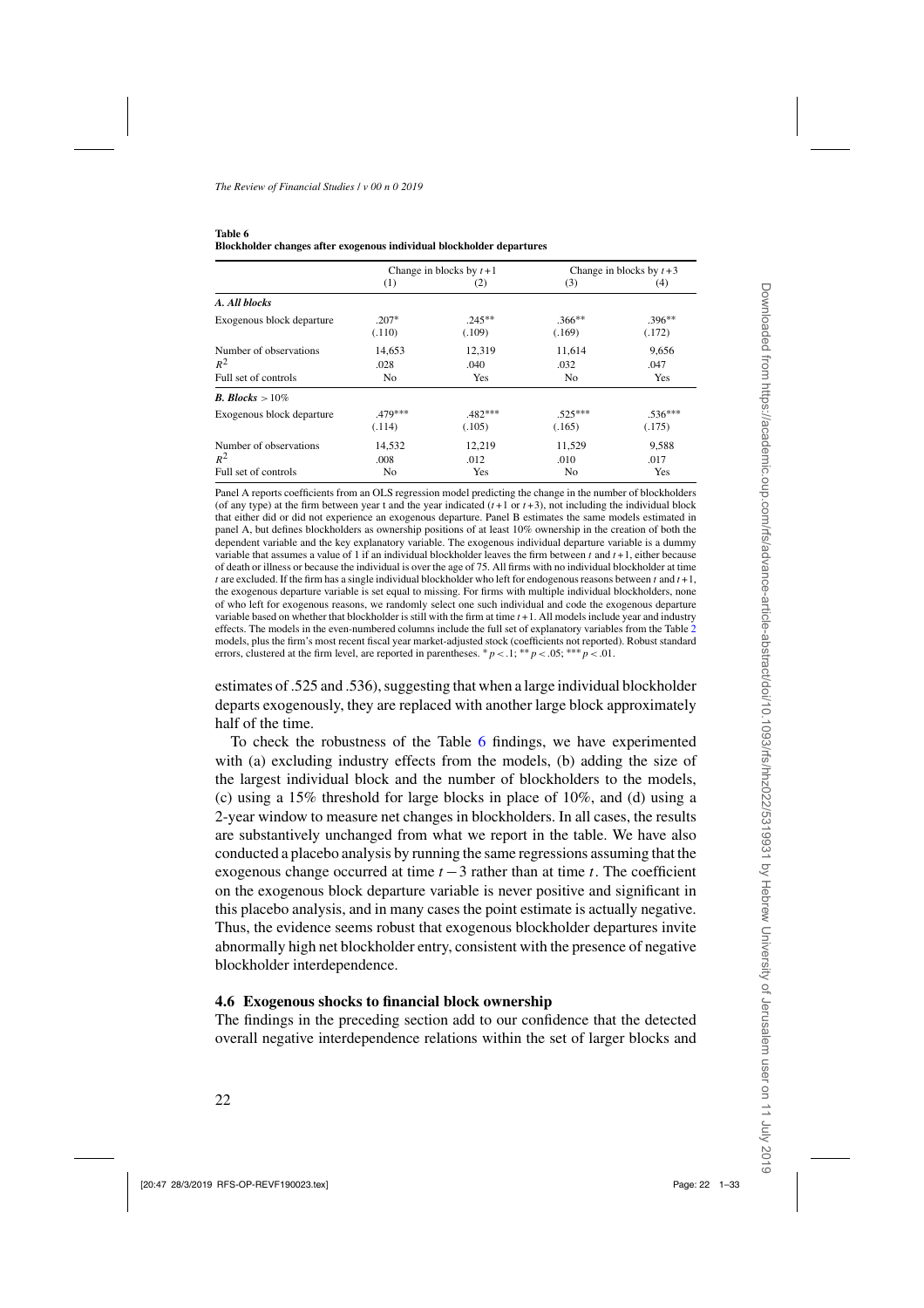also within the set of all nonfinancial blockholders are causal. However, the causal interpretation of the earlier positive interdependence relation between small financial blocks remains unclear. It may be that these blocks are attracted to firms because the firm has other blocks of the same type (i.e., the relation is causal), or it may be that these blocks are simply attracted to firms with similar unobserved/unmodeled firm characteristics.

To inve[stigate this issue, we follow](#page-30-0) [Anton and Polk](#page-29-0) [\(2014](#page-29-0)), Koch, Ruenzi, and Starks [\(2016](#page-30-0)), and [Crane, Koch, and Michenaud](#page-29-0) [\(2018](#page-29-0)), by exploiting an exogenous shock to financial block ownership arising from the 2003 mutual fund scandal in which 25 financial institutions were accused of illegal trading in September 2003. As [Kisin](#page-30-0) [\(2011\)](#page-30-0) illustrates, these institutions experienced large fund outflows, which is likely to result in a decrease in their block positions. If these exogenous block departures tended to break up coalitions of financial blocks that were causally attracted to one another, we would expect to observe a resultant net decrease in the presence of other financial blocks soon after the shock.

To validate this strategy, we reestimate our earlier financial block exit prediction model (i.e., the Column [5](#page-19-0), Table 5 model), modified both by restricting attention to the (June) 2003 to 2004 window and by adding a dummy variable for whether the block at the start of the observation window was owned by a scandal-associated institution. The resultant coefficient on the scandal dummy is positive and highly significant (untabulated), indicating that blocks owned by scandal-associated funds had exit rates immediately after the scandal that were elevated by approximately 70% relative to the baseline. This indicates that the scandal had a large causal effect on the dissolution of certain block positions.

Turning to whether these departures precipitated a net decrease in the presence of other financial blockholders, as would be expected if there were a causal positive interdependence relation, we consider two slightly different empirical approaches. First, we exploit only cases in which a block owned by a scandal-tainted financial institution did exit. If these block departures are purely exogenous, this approach should maximize test power. However, if some of these departures have an endogenous component unrelated to the scandal, coefficient from models based solely on actual departures may be biased. Thus, as an alternative, we also consider models that rely only on whether a firm had a block owned by a scandal firm immediately before the scandal, regardless of whether the block departed. This approach leads effectively to a reduced form version of an IV model in which the scandal serves as an instrument for an exogenous blockholder departure.<sup>18</sup>

Column 1 of Table [7](#page-23-0) exploits the first approach and reports OLS regression coefficient estimates predicting the change in number of financial blockholders

<sup>&</sup>lt;sup>18</sup> The earlier model of departures as a function of scandal ownership can be seen as a first-stage validation of the relevancy condition. A full 2SLS model is not straightforward to implement in the current context.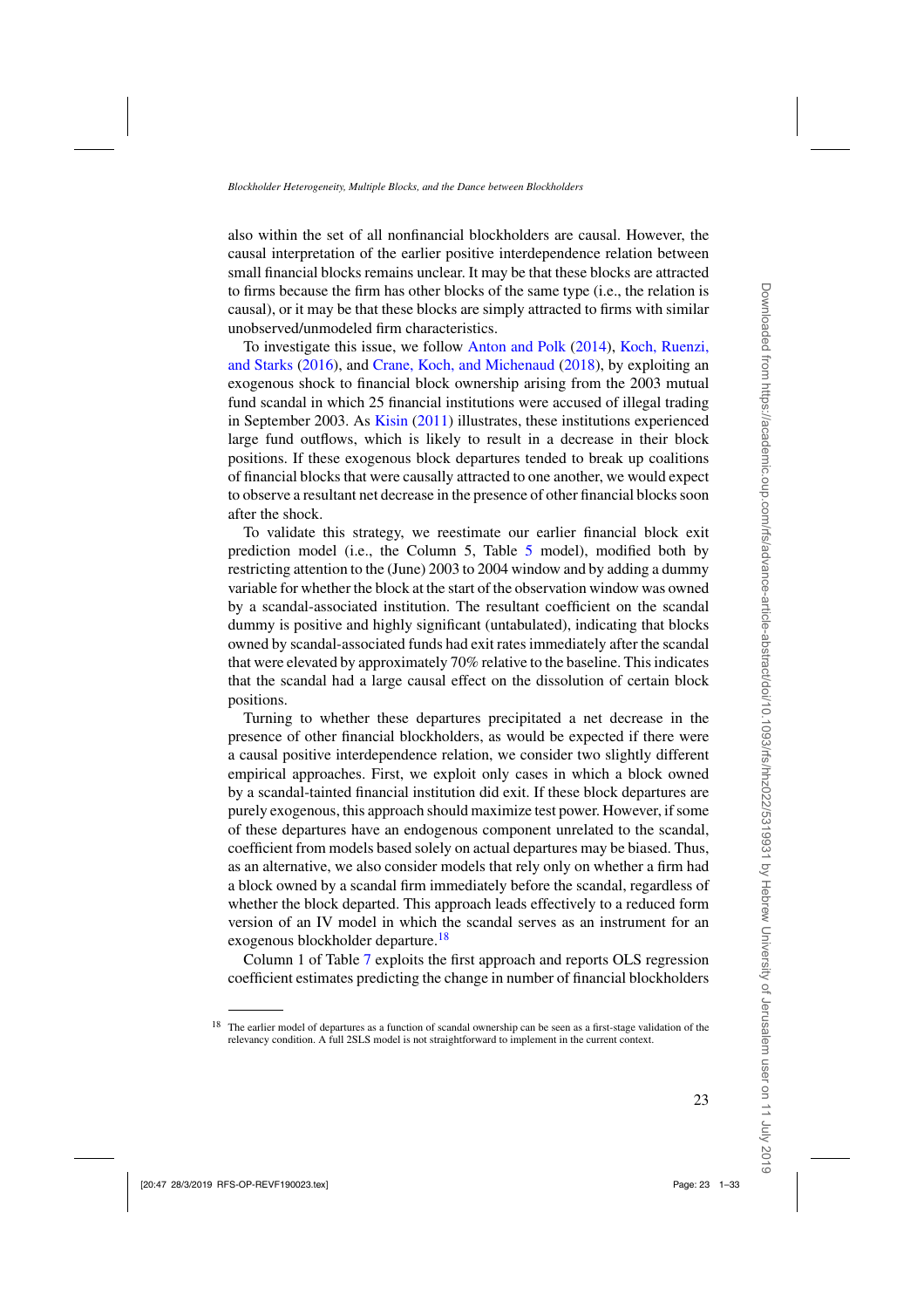<span id="page-23-0"></span>

| Table 7                                                        |
|----------------------------------------------------------------|
| Financial block changes after exogenous financial block shocks |

|                                       | Change in number of nonscandal financial blocks |             |         |            |  |  |
|---------------------------------------|-------------------------------------------------|-------------|---------|------------|--|--|
|                                       | (1)                                             | (2)         | (3)     | (4)        |  |  |
| Scandal block departed                | .017                                            | .042        |         |            |  |  |
|                                       | (.134)                                          | (.125)      |         |            |  |  |
| Scandal block present                 |                                                 |             | $-.022$ | .038       |  |  |
|                                       |                                                 |             | (.096)  | (.089)     |  |  |
| Number of financial nonscandal blocks |                                                 | $-0.356***$ |         | $-.356***$ |  |  |
|                                       |                                                 | (.026)      |         | (.025)     |  |  |
| Number of observations                | 1.685                                           | 1,685       | 1,763   | 1,763      |  |  |
| $R^2$                                 | .049                                            | .172        | .051    | .174       |  |  |

This table reports coefficients for OLS regression models in which the dependent variable is the change in the number of financial blocks at a firm between 2003 and 2004, excluding all blocks associated with financial institutions tainted by the 2003 mutual fund scandal. The sample in all models is restricted to all sample firms with at least one financial block owned by a non-scandal-associated financial institution as of 2003. The scandal block departed variable assumes a value of 1 if the firm had a block owned by a scandal-associated fund in 2003 that was no longer present in 2004, and 0 if the firm did not have any blocks owned by scandal-associated funds as of 2003. This variable is set equal to missing for all other firms. The scandal block present variable assumes a value of 1 if the firm had a block owned by a scandal-associated fund in 2003, regardless of whether that block departs, and 0 if the firm did not have any blocks owned by scandal-associated funds as of 2003. The number of financial nonscandal blocks variable is the number of financial blocks at the firm as of 2003, exclusive of any blocks owned by scandal-associated financial institutions. All models include year and industry effects and the full set of explanatory variables from the Table 2 models, plus the firm's most recent fiscal year market-adjusted stock (coefficients not reported). Robust standard errors, clustered at the firm level, are reported in parentheses.  $* p < .1; ** p < .05; ** p < .01.$ 

at a firm between 2003 and 2004, exclusive of blocks held by scandal-tainted firms. In all Table 7 models, we only include firms with at least one nonscandal-associated financial block as of 2003, and we include the full set of control variables. The small, positive, and insignificant coefficient on the scandal departure variable in Column 1 offers no evidence of a net decrease in financial blockholder presence after a firm experiences an exogenous departure. In Column 2, we add the number of nonscandal financial blocks at the start of the year as an additional control, but this has no substantive effect on the scandal departure coefficient. Certainly, there is no evidence of a net decrease in financial blockholders, via some combination of increased exit or decreased entry, when a financial block leaves the firm for suspected exogenous reasons.

Columns 3 and 4 of Table 7 turn to the second approach and present findings from parallel models in which the key explanatory variable is whether the firm had a block owned by a scandal-associated institution as of 2003, without adding the requirement that this block disappeared in the subsequent year. Similar to the findings in the earlier columns, the coefficients on the scandal variable are in both cases small and insignificant (negative in Column 3, positive in Column 4). Taken as a whole, the evidence in Table 7 suggests no abnormal changes in nonscandal financial blockholder presence around an episode in which scandal-associated financial blocks departed at substantially elevated rates for likely exogenous reasons. This evidence suggests that the positive correlation in the presence of financial blockholder documented earlier largely reflects a noncausal relation in which (smaller) financial blocks are attracted to similar types of firms based on unobservable or unmodeled firm characteristics.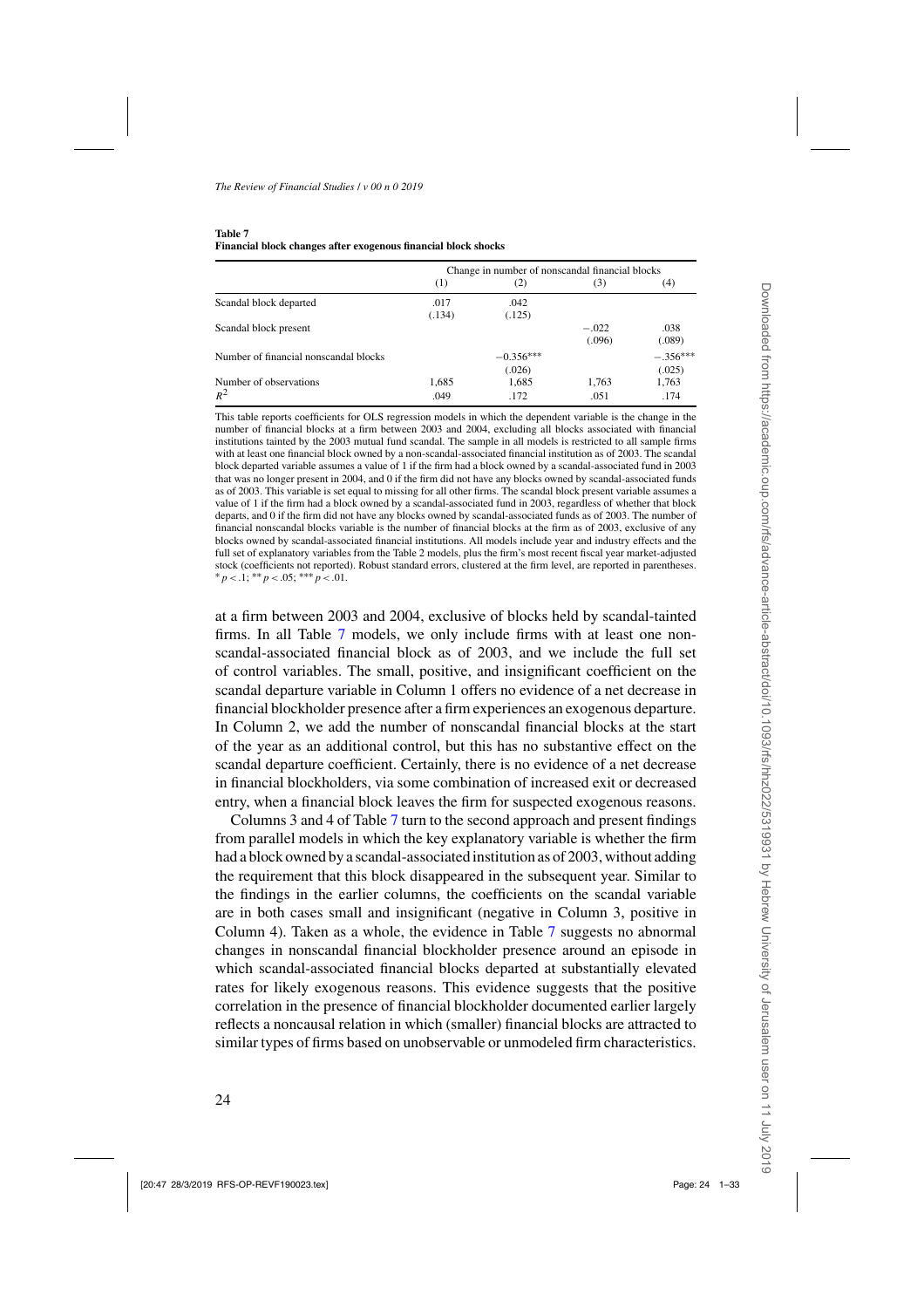# **5. Summary and Conclusion**

In this paper, we identify factors associated with the appearance of block positions in a large and recent sample of public U.S. firms. We uncover substantial heterogeneity across blockholder types, with significant variation in holding periods, position sizes, number of positions taken, and firm characteristics associated with block investments. Slightly more than one third of all blocks are owned by blockholder types that are not mutual funds or other generic financial institutions. Compared to generic financial blocks, nonfinancial blocks tend to be larger, more durable, and held by owners with more focused portfolios. Additionally, they are more likely to be observed in smaller, riskier, younger, and less-liquid firms. These appearance propensities are either not evident or are reversed for financial blocks. Our findings offer varying levels of support for different theories of blockholder motivations. While far from conclusive, the evidence appears broadly consistent with a governance role for nonfinancial blockholders primarily arising from direct monitoring/voice and for financial blocks through trading.

After examining these baseline models, we focus our attention on the interdependence of blockholder investment decisions. In particular, we consider whether blockholders tend to avoid colocating in the same firm, as suggested by [Zwiebel](#page-31-0) [\(1995](#page-31-0)) (negative interdependence), or whether they instead tend to cluster together at firms, as suggested by alternative theories (positive interdependence). In the case of larger blocks (above 10%) of any type, or nonfinancial blocks of any size, we find strong evidence consistent with the presence of a negative interdependence relation. This negative relation is often substantial in magnitude, with the presence of one blockholder in some cases being associated with a more than one-third reduction in the likelihood of observing another blockholder at the firm. The evidence is compelling, as the presence of any omitted variables should bias us against detecting these findings. Further strengthening the case for a causality interpretation, we find abnormally high net entry of new blocks after plausibly exogenous individual block departures associated with death, health, or advanced age.

In contrast to nonfinancial blocks, we do detect some evidence of a positive correlation in the appearance of small financial blocks in firms. We are hesitant to interpret this as indicative of causal positive interdependence behavior, as it could reflect an omitted variable bias. When we consider a set of exogenous financial blockholder departures associated with a trading scandal, we do not detect subsequent abnormal changes in the presence of other financial blocks. This casts doubt on a causality explanation for the observed positive correlation in the presence of financial blocks, pointing instead to an explanation based on correlated investment styles related to unobserved or unmodeled firm characteristics.

In addition to offering insights on existing theories, we present a rich empirical picture of blockholder ownership that we hope may stimulate further theoretical and empirical thinking. Many different types of blockholders exist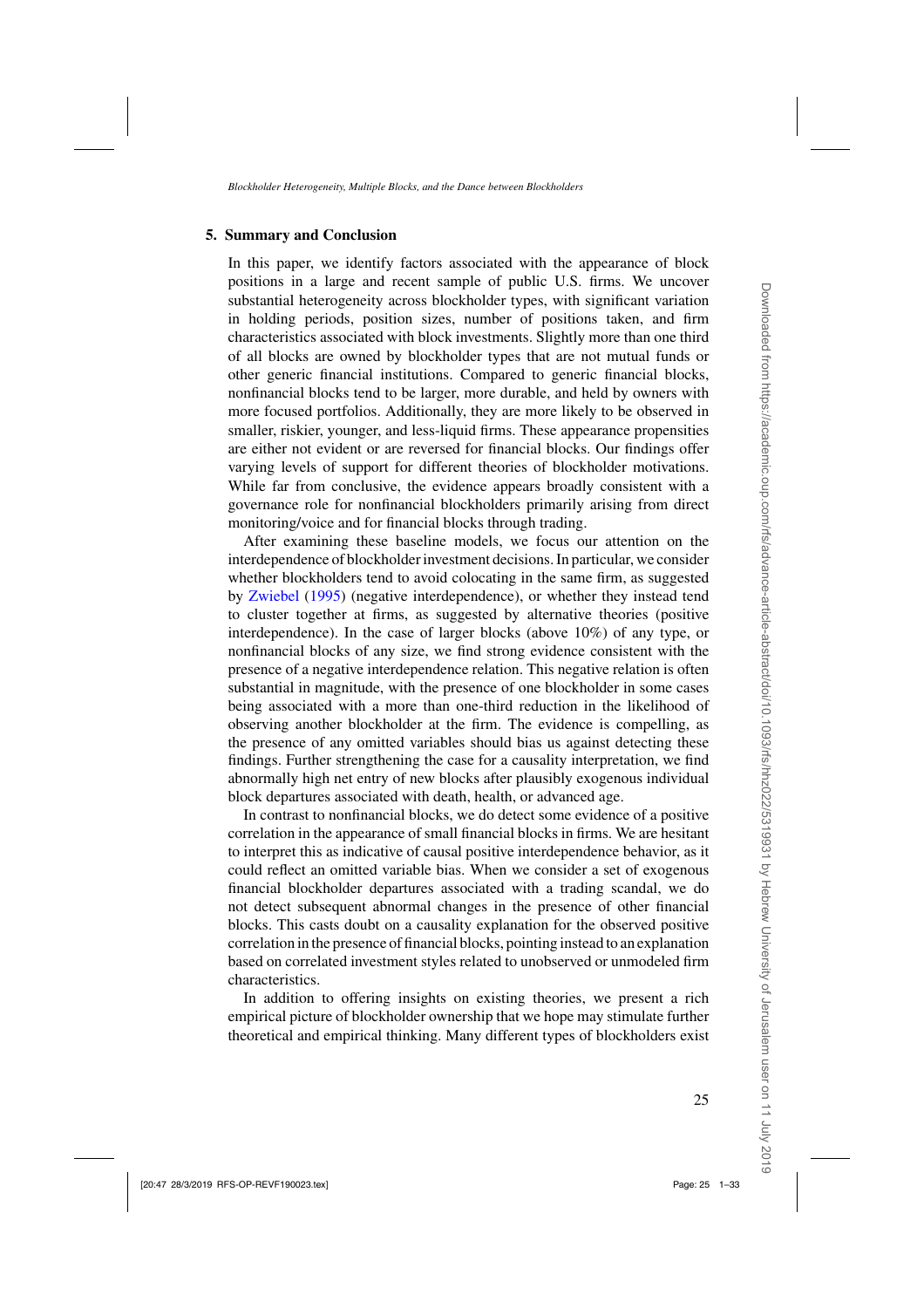<span id="page-25-0"></span>within the broad groups we study, and it would be interesting to clarify each of their respective behaviors and governance roles. In addition, broad time trends in blockholder ownership and composition do not appear to immediately follow from existing theories. These and related issues await future research.

| <b>Variable definitions</b> |                                                                                                                                                                                                                                                                                                                                                                         |
|-----------------------------|-------------------------------------------------------------------------------------------------------------------------------------------------------------------------------------------------------------------------------------------------------------------------------------------------------------------------------------------------------------------------|
| Variable                    | Definition/construction                                                                                                                                                                                                                                                                                                                                                 |
| log of book assets          | Logarithm of the firm's total book assets                                                                                                                                                                                                                                                                                                                               |
| Idiosyncratic risk          | We first calculate the standard deviation of the residuals in a regression of<br>the firm's daily stock return against the CRSP value-weighted return<br>over the course of the fiscal year. The logarithm of 1, plus the resultant<br>standard deviation of these residuals is the risk measure. This variable<br>is winsorized at the sample 1st and 99th percentiles |
| Tobin's q                   | (Total assets – book common equity + market common equity)/Total assets<br>This variable is winsorized at the sample 1st and 99th percentiles                                                                                                                                                                                                                           |
| R&D/assets                  | Annual R&D spending divided by total year-end assets. Missing R&D<br>values assumed to be 0. This variable is winsorized at the values of 0<br>and 1                                                                                                                                                                                                                    |
| Liquidity                   | We first calculate the Amihud $(2002)$ illiquidity measure using the<br>construction outlined by Balakrishnan et al. (2014). Following<br>Edmans, Fang, and Zur $(2013)$ we then define liquidity as -<br>ln(1+Ahimud illiquidity measure). This variable is winsorized at the<br>sample 1st and 99th percentiles                                                       |
| Sales growth                | Logarithm of (total sales in most recent year/total sales in preceding year).<br>This variable is winsorized at the values of $-1$ and $+1$                                                                                                                                                                                                                             |
| EBITDA/assets               | The firm's annual earnings before interest, taxes, and depreciation, divided<br>by end-of-year total assets. This variable is winsorized at the values of<br>$-1$ and $+1$                                                                                                                                                                                              |
| Advertising/assets          | Annual advertising spending divided by total year-end assets. Missing<br>advertising values assumed to be 0. This variable is winsorized at the<br>values of 0 and 1                                                                                                                                                                                                    |
| Asset tangibility           | Net property, plant, and equipment, divided by end-of-year total book<br>assets. This variable is winsorized at the values of 0 and 1                                                                                                                                                                                                                                   |
| Capex/assets                | The firm's annual capital expenditures divided by end-of-year total book<br>assets. This variable is winsorized at the values of 0 and 1                                                                                                                                                                                                                                |
| Book leverage               | The sum of the firm's short-term, plus long-term debt, divided by end-of-<br>year total book assets. This variable is winsorized at the values of 0<br>and 1                                                                                                                                                                                                            |
| Dividend payer dummy        | Variable assumes a value of 1 if the firm paid cash dividends during the<br>most recent year and 0 otherwise                                                                                                                                                                                                                                                            |
| Firm's age                  | The number of decades the firm has been listed on Compustat with a<br>nonmissing end-of-fiscal-year stock price as of the observation year                                                                                                                                                                                                                              |
| Abnormal stock return       | The firm's buy-and-hold stock return over the most recent fiscal year minus<br>the return on the CRSP value-weighted index over this same period.<br>This variable is winsorized at the sample 1st and 99th percentiles                                                                                                                                                 |
| Index dummies               | These are binary variables indicating whether the firm was in each of<br>the following indexes as of the observation year: Dow Jones 30, S&P<br>500/600/400, and Russell 1000/2000                                                                                                                                                                                      |

# **Appendix A: Glossary of Variables**

**Table A.1**

All explanatory variables are constructed using Compustat or CRSP data for the most recent fiscal year that ends on or before the June 30 date for which we have an ownership snapshot of the firm's blockholders. All continuous variables that are not ratios or returns are inflation adjusted to 2014 dollars. Each variable is constructed using the procedure outlined in the table. After constructing each variable, we standardize all variables, except the dummy variables, firm's age, and the firm size variable, by dividing by the sample standard deviation calculated over all blockholder-year observations. This standardization eases the comparison of coefficient magnitudes.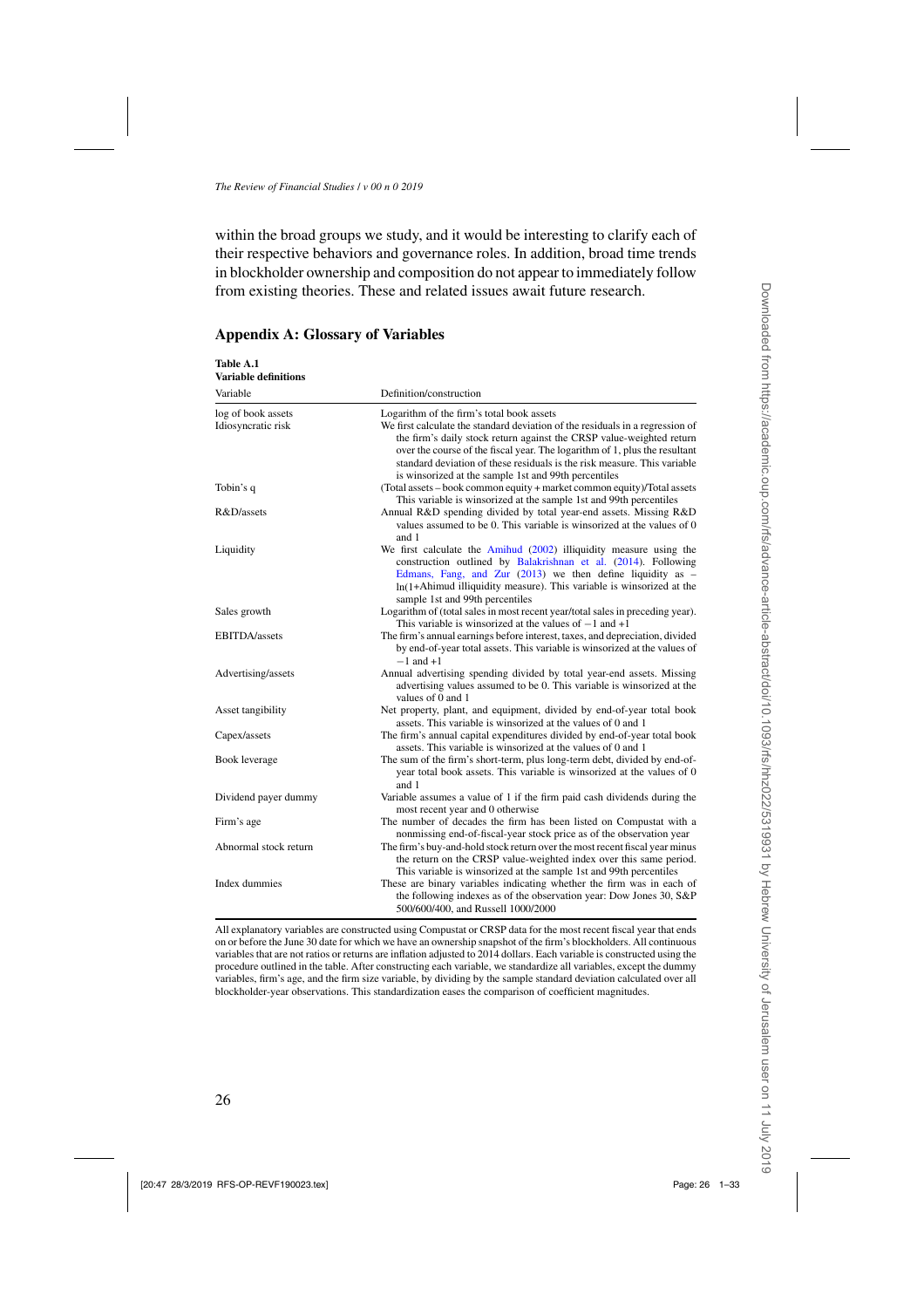### **Appendix B: Ownership Data Algorithm**

Factset assigns each block to a single blockholder-type category (in a few cases the category entry is missing, these were coded manually). Thirty-three such categories exist. Because this is a relatively new data source, and some of the Factset category titles are ambiguous, we examine at least 20 blocks in each category in detail (or all such blocks if there are under 20), to determine whether the group does in fact reliably include a single blockholder type that fits within one of our broad blockholder-type groups. Of the 33 Factset categories, we determined via this procedure that 22 are sufficiently homogenous in nature and unambiguous in labeling that an automatic assignment to one of the groups was appropriate. In what follows, Factset category titles are always listed with quotes, and the category titles we assign them to for our analysis in the paper are listed in italics.

The two Factset categories of "Individuals" and "Trust/Trustee" were automatically assigned to the *individual blockholder* groups. All of the trusts we investigated include a reference to the name of an individual or a family and were clearly associated with an individual or small set of related individuals. These blocks were then assigned to the affiliated and unaffiliated individual groups using the procedure outlined in the body of the paper. The single Factset category of "Public Company" was automatically assigned to the *public company* group.

A set of 5 Factset categories that contained a reference to the words/phrase "venture," "hedge," or "private equity" were automatically assigned to the *strategic investor* group. These categories included "Hedge Fund," "Hedge Fund Manager," "Fund of Hedge Funds," "Family of Fds (VC/PvtEq)," and "Venture Capital Fund." In addition, a set of six Factset categories were automatically assigned to the *generic financial* group, including "Mutual Fund Manager," "Mutual Fd-Open End," "Bank Investment Division," "Insurance Company," "Private Banking/Wealth Management," and "Broker." The following five Factset categories were initially assigned to a nonprofit subgroup which is then subsumed into our *other* blockholder group: "College/University," "Foundation/Endowment," "Foundation/Endowment Manager," "Nonprofit Organization," and "Government." Finally, four categories were initially assigned to a pension subgroup, which was also then subsumed into our *other* blockholder group. These categories were "Pension," "Pension Fund," "Pension Fund Manager," and "Emp Stk Ownership Plan."

While the preceding 22 (of 33) Factset categories could be automatically assigned, the remaining 11 exhibited sufficient heterogeneity or ambiguity upon inspection that a manual coding was employed. In completing this coding, we consulted Web sites, directories, and filings to ascertain the underlying organizational structure and objective/strategy of the blockholder. Our basic procedure was to continue to consult sources until we were confident in the correct assignment. When available, we consulted, in order, the Bloomberg description of the blockholder, Web sites of the blockholder, Factiva news searches of the blockholder, and, finally, 13D/13G/proxy filings.

Of these 11 Factset groups, a set of six had a small number of blocks, aggregating to only 27 blockholders. Thus, we do not discuss the assignment of blocks within this set of six in detail, except to emphasize that we use the exact same criteria for manually assigning these blocks as we do for the remaining five Factset categories discussed in detail below. This set of six Factset groups that were manually classified but contained only a small set of blocks included the categories: "Operating Division," "Arbitrage," "Family Office," "Financing Subsidiary/SPE," "Joint Venture," and "Fund of Funds Manager." In addition, 151 blocks had a missing blockholder type assignment by Factset that were all manually coded.

The remaining five Factset groups (33 total, minus 22 assigned automatically, minus 6 small groups assigned manually) represent larger groups in which there was sufficient heterogeneity upon inspection that a manual coding was undertaken. If the underlying blockholder was determined to be an investment vehicle of a single individual or family, it was assigned to the *individual* blockholder groups. If we could identify that the blockholder or its parent entity was a public nonfinancial firm, the block was automatically assigned to the *public company* group. If the firm was a private nonfinancial entity that was engaged in producing goods or services, it was assigned to the *private company* group. If the firm was a financial entity and the name of the block or a description of the firm's investment activities included references to the words/phrase "hedge," "private equity," or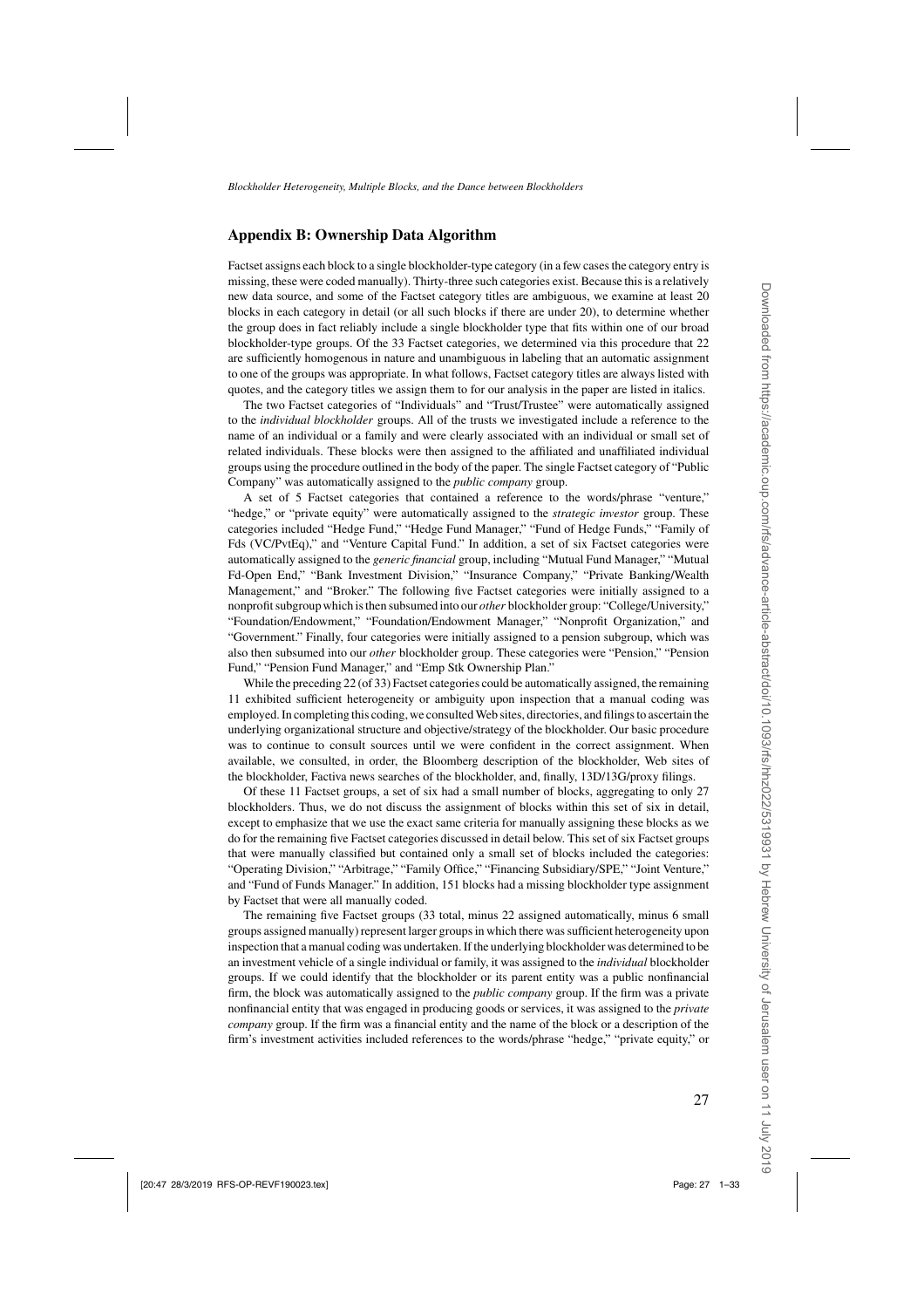"venture," the block was assigned to the *strategic investor* group. All other financial entities were assigned to the *generic financial* group.

The largest and most heterogeneous of these five categories is the set of investors assigned to the "Private Company" group by Factset (1,200 blocks). A significant minority of these blockholders are in fact private operating companies of the type we assign to our *private company* group, for example, the well-known Canadian private firm Cargill or Victory Oil Co., a firm that operates crude oil wells. However, a substantial number of these blockholders are instead assigned to the *strategic investor* category, for example, Telcom Ventures LLC, which Bloomberg describes as a venture capital and private equity firm focused on the telecommunications industry. In addition, some of these blockholders are assigned to the *individual* blockholder group as they represent a family investment vehicle (e.g., "Sammon Family LP"). Finally, some of these blocks are *generic financial* institutions, for example, Compass Financial Advisors LLC, a firm that is self-described on their Web site as a wealth management firm.

The second largest group is the set of block investors categorized by Factset as "Investment Advisers" (615 blocks). Not surprisingly, the vast majority (approx. 95%) of these block investors are assigned to the *generic financial* category, for example, West Coast Asset Management, Inc., an investment firm that manages accounts for individuals, and corporations. However, our manual coding revealed that a small number of these blocks actually represent*strategic investors* according to our criteria, for example, Cantillon Capital Management LLC, an entity that Bloomberg categorizes as a hedge fund.

The third largest group we manually categorized is a blockholder category referred to by Factset as a "Subsidiary" (397 blocks). Many of these entities represent *strategic investors*, for example, Boston Millennia Partners, which describes itself on its Web site as a private equity and venture capital fund focusing on specific industries. Another substantial subset of this Factset category represent nonfinancial *private companies*, for example, Biomec, Inc., a firm involved in medical technology R&D and manufacturing.

The final two groups are smaller with 159 blockholders in the Factset category of "Extinct" and 39 in the category "Holding Company." Our investigation reveals that most of these blockholders are either *private companies* (e.g., Barnato Exploration Ltd. and Healthmarkets, Inc.) or *generic financial* institutions (e.g., Terra Trust Investment AG and North Penn Mutual Holding Company).

We believe that manually coding the data from 11 of the 33 Factset categories yields an economically meaningful assignment of blockholders into truly distinct groups. If future researchers using Factset block data wanted to economize on data collection costs, given the small heterogeneity in the very large "Investment Adviser" category, minimal information would be lost by assigning all of these blocks to the *generic financial* category. The other 10 groups and the missing category exhibit more heterogeneity, so clearly hand collection/manual inspection is the first-best option. However, if one wanted to use a purely algorithmic approach, the most accurate such approach would be to assign each of these 10 Factset categories (plus the blocks with a missing Factset block category label) to the block group with the largest percentage of observations.

Given this possibility, we report our most common manual assignment to a group, along with the associated percentage, for each of these Factset categories. We report these in order based on the prevalence of the Factset category in the overall sample. Factset category: Private Company; most common assignment using our procedure, *strategic investors* with 43.6%. Factset category - Subsidiary: most common assignment, *strategic investors* with 36.8%. Factset category - Extinct: most common assignment, *private company* with 40.3%. Factset category missing: most common assignment, *strategic investors* with 35.1%. Factset category - Holding Company: most common assignment, *private company* with 28.1%. Factset category - Operating Division: most common assignment, *strategic investor* with 81.3%. Factset category - Family Office: most common assignment,*strategic investor* with 75.0%. Factset category - Joint Venture: most common assignment, *strategic investor* with 66.7%. Factset category - Fund of Funds Manager: most common assignment, *generic financial* with 100%. Factset category - Financing Subsidary/SPE: most common assignment, *public company* with 100%. Factset category - Arbitrage: most common assignment, *generic financial* with 100%.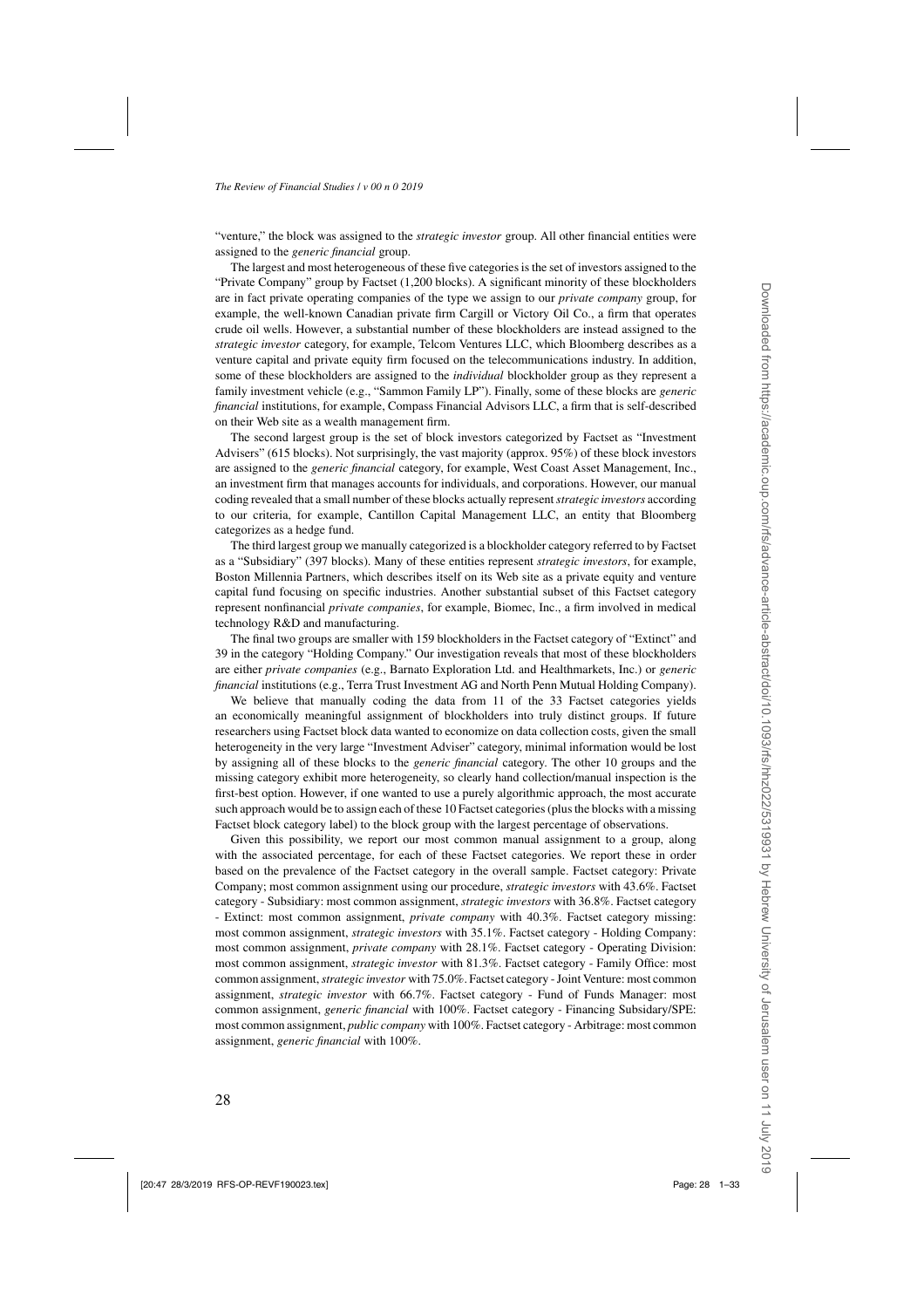# <span id="page-28-0"></span>**Appendix C: Additional Results**

#### **Table C.1 Disaggregated models of blockholder interactions**

|                                              | (1)                            | (2)                            | (3)                            | (4)                            | (5)                            | Affil. indiv Unaff. indiv. Public co. Private co. Strat. invest. Generic financial<br>(6) |
|----------------------------------------------|--------------------------------|--------------------------------|--------------------------------|--------------------------------|--------------------------------|-------------------------------------------------------------------------------------------|
| A. Predicting all blocks                     |                                |                                |                                |                                |                                |                                                                                           |
| Indiv affil block dummy                      |                                | $.026***$<br>(.008)            | $-.020***$<br>(.004)           | $-.011***$<br>(.002)           | $-.066***$<br>(.008)           | $-.073***$<br>(.010)                                                                      |
| Indiv unaff block dummy                      | $.046***$<br>(.014)            |                                | $-.012**$<br>(.003)            | .000<br>(.003)                 | $-.007$<br>(.010)              | $-.068***$<br>(.012)                                                                      |
| Public block dummy                           | $-.093***$<br>(.016)           | $-.031***$<br>(.010)           |                                | .003<br>(.005)                 | $-.020$<br>(.013)              | $-.085***$<br>(.019)                                                                      |
| Private block dummy                          | $-.099***$                     | $-.001$                        | .004                           |                                | $-.042***$                     | $-.097***$                                                                                |
| Strategic block dummy                        | (.018)<br>$-.070***$<br>(.009) | (.013)<br>$-.001$<br>(.006)    | (.008)<br>$-.005*$<br>(.003)   | $-.005**$<br>(.002)            | (.016)                         | (.023)<br>$.039***$<br>(.008)                                                             |
| Financial block dummy                        | $-.073***$<br>(.011)           | $-.034***$<br>(.007)           | $-.017***$<br>(.004)           | $-.013***$<br>(.003)           | $.048***$<br>(.008)            |                                                                                           |
| Sample rate of block presence                | .275                           | .153                           | .057                           | .041                           | .250                           | .721                                                                                      |
| <b>B.</b> Predicting A blocks                |                                |                                |                                |                                |                                |                                                                                           |
| Indiv affil block dummy                      | $-.049***$                     | $.011***$                      | $-.008***$                     | $-.005***$                     | $-.035***$                     | $-.092***$                                                                                |
| Indiv unaff block dummy                      | (.006)<br>$.023***$            | (.004)<br>$.024***$<br>(.007)  | (.002)<br>$-.005***$<br>(.002) | (.001)<br>$-.000$              | (.005)<br>$-.007$<br>(.005)    | (.010)<br>$-.076***$                                                                      |
| Public block dummy                           | (.007)<br>$-.050***$           | $-.019***$                     | $-.002$                        | (.002)<br>.002                 | $-.010$                        | (.011)<br>$-.102***$                                                                      |
| Private block dummy                          | (.008)<br>$-.045***$<br>(.009) | (.005)<br>.007<br>(.008)       | (.004)<br>.004<br>(.004)       | (.002)<br>.004<br>(.004)       | (.008)<br>$-.024***$<br>(.009) | (.017)<br>$-.118***$<br>(.020)                                                            |
| Strategic block dummy                        | $-.030***$                     | .000                           | $-.000$                        | $-.003**$                      | $.053***$                      | .007                                                                                      |
| Financial block dummy                        | (.005)<br>$-.034***$<br>(.006) | (.003)<br>$-.017***$<br>(.004) | (.002)<br>$-.009***$<br>(.002) | (.001)<br>$-.007***$<br>(.002) | (.006)<br>$.025***$<br>(.005)  | (.009)<br>$.063***$<br>(.008)                                                             |
| Sample rate of block presence                | .150                           | .085                           | .029                           | .021                           | .144                           | .523                                                                                      |
| C. Predicting A blocks                       |                                |                                |                                |                                |                                |                                                                                           |
| Diagonal estimates, $10\%$ blocks $-.031***$ | (.004)                         | .000<br>(.005)                 | $-.001$<br>(.003)              | $-.001$<br>(.002)              | $.013***$<br>(.004)            | $-.017***$<br>(.005)                                                                      |
| Diagonal estimates, 15% blocks -.021***      | (.003)                         | $-.003$<br>(.003)              | $-.005***$<br>(.001)           | $-.001***$<br>(.000)           | .005<br>(.003)                 | $-.001$<br>(.005)                                                                         |

The reported coefficients are derived from logit models and indicate the estimated change in the implied probability of observing a blockholder of the indicated type when each explanatory dummy variable is changed from 0 to 1, holding all other model variables at their sample means. Robust standard errors, clustered at the firm level, are reported in parentheses under each estimate and are calculated using the delta method. Each model includes the full set of explanatory variables included in the Table [2](#page-10-0) models (coefficients not reported). Each model is estimated over the set of all sample firm-years that are not dropped in the process of the logit model estimation. The dependent variable in each model assumes a value of 1 if the firm has at least one block of the indicated type. In panel A all blocks are used in coding the dependent variable. In panels B and C, only the blocks that are randomly assigned to the A group (half of all blocks) are used to code the dependent variable. In these latter two panels, the independent variable corresponding to the block type of the dependent variable is coded using information from the B blocks (the other half of the randomization procedure). All explanatory variables for blocks other than the type included in the dependent variable are coded using information on all blocks. Panels A and B are for models in which any 5% block is coded as a block. Panel C estimates models corresponding to panel B but requires that blocks be at least 10% (row 1 of the panel) or 15% (row 2 of the panel) in ownership position size. For brevity, Panel C only reports the estimated marginal effect of a given B type predicting the presence of the same type of owner in the A group (corresponding to the diagonal coefficients in panel B). The estimated marginal effects for the other block categories are omitted from this panel. The sample rate of block presence is the fraction of firm-years in the estimated model in which the dependent variable is coded as a 1 rather than a  $0.$  \*  $p < 0.1$ ; \*\*  $p < 0.05$ ; \*\*\*  $p < 0.01$ .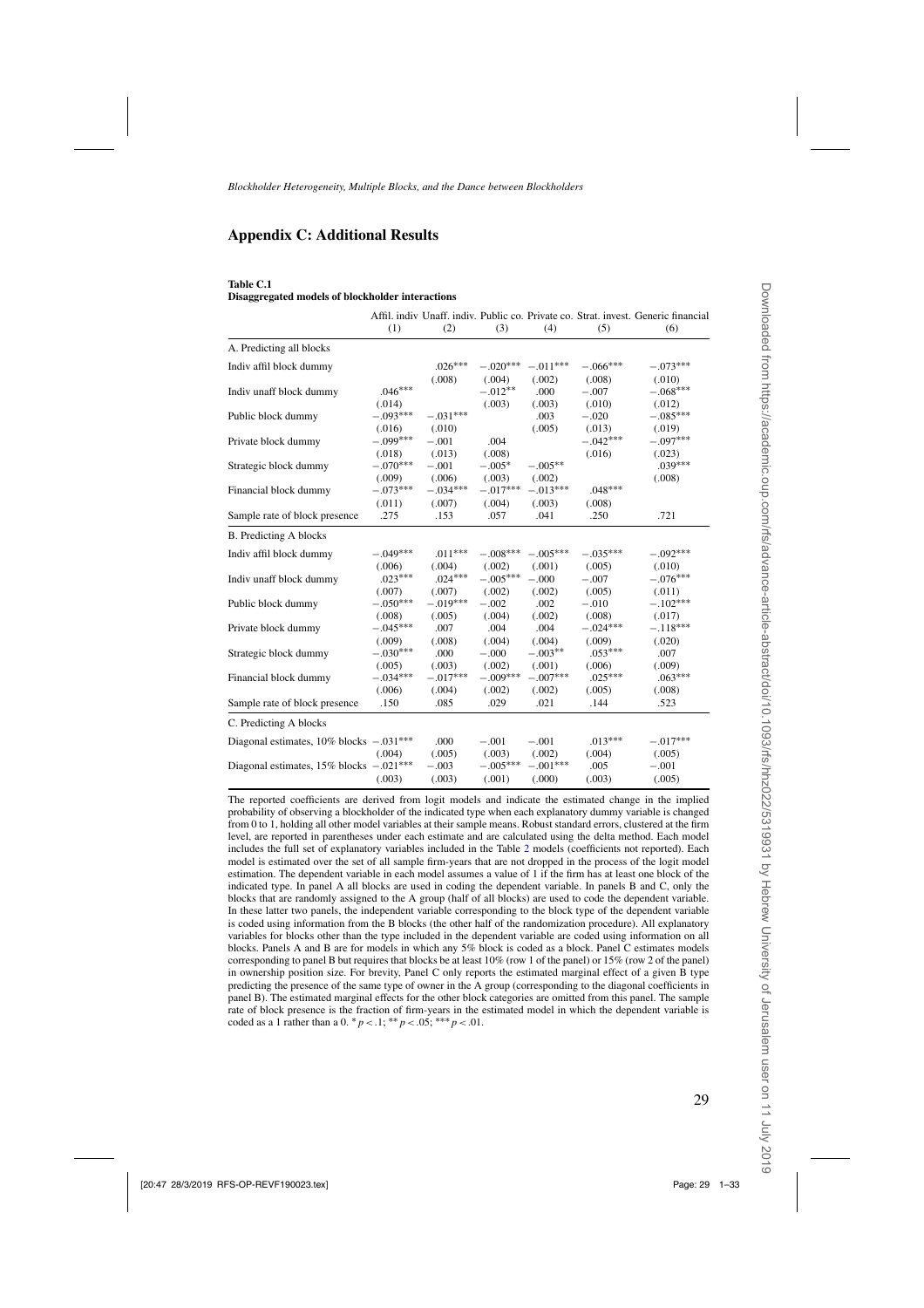#### <span id="page-29-0"></span>**References**

Admati, A. R., and P. Pfleiderer. 2009. The "Wall Street Walk" and shareholder activism: Exit as a form of voice. *Review of Financial Studies* 22:2645–85.

Allen, J. W., and G. M. Phillips. 2000. Equity ownership, strategic alliances, and product market relationships. *Journal of Finance* 5:2791–815.

Amihud, Y. 2002. Illiquidity and stock returns: Cross-section and time-series effects. *Journal of Financial Markets* 5:31–56.

Anton, M., and C. Polk. 2014. Connected stocks. *Journal of Finance* 69:1099–127.

Appel, I. R., T. A. Gormley, and D. B. Keim. 2016. Passive investors, not passive owners. *Journal of Financial Economics* 121:111–41.

Attig, N., O. Guedhami, and D. Mishra. 2008. Multiple large shareholders, control contests, and implied cost of equity. *Journal of Corporate Finance* 14-5:721–37.

Balakrishnan, K., M. B. Billings, B. Kelly, and A. Ljungqvist. 2014. Shaping liquidity: On the causal effects of voluntary disclosure. *Journal of Finance* 69:2237–78.

Becker, B., H. Cronqvist, and R. Fahlenbrach. 2011. Estimating the effects of large shareholders using a geographic instrument. *Journal of Financial and Quantitative Analysis* 46:907–42.

Bennedsen, M., and D. Wolfenzon. 2000. The balance of power in closely held corporations. *Journal of Financial Economics* 58:113–39.

Bharath, S. T., S. Jayaraman, and V. Nagar. 2013. Exit as governance: An empirical analysis. *Journal of Finance* 68:2515–47.

Bhide, A. 1993. The hidden cost of stock market liquidity. *Journal of Financial Economics* 34:31–51.

Bloch, F., and U. Hege. 2003. Multiple shareholders and control contests. Working Paper, HEC Paris.

Bolton, P., and E. L. von Thadden. 1998. Blocks, liquidity, and corporate control. *Journal of Finance* 53:1–25.

Burkart, M., D. Gromb, and F. Panunzi. 1997. Large shareholders, monitoring, and the value of the firm. *Quarterly Journal of Economics* 112:693–728.

Cai, C. X., D. Hillier, and J. Wang. 2015. The cost of multiple large shareholders. *Financial Management* 45:401–30.

Clifford, C. P. and L. Lindsey. 2016. Blockholder heterogeneity, CEO compensation, and firm performance. *Journal of Financial and Quantitative Analysis* 51:1491–520.

Crane, A. D., A. Koch, and S. Michenaud. 2018. Institutional investor cliques and governance. *Journal of Financial Economics*. Advance Access published December 18, 2018, 10.1016/j.jfineco.2018.11.012.

Crane, A. D., S. Michenaud, and J. Weston. 2016. The effect of institutional ownership on payout policy: Evidence from index thresholds. *Review of Financial Studies* 29:1377–408.

Cronqvist, H., and R. Fahlenbrach. 2009. Large shareholders and corporate policies. *Review of Financial Studies* 22:3941–76.

Dasgupta, A., and G. Piacentino. 2015. The wall street walk when blockholders compete for flows. *Journal of Finance* 70:2853–96.

Demsetz, H., and K. Lehn. 1985. The structure of corporate ownership: Causes and consequences. *Journal of Political Economy* 93:1155–77.

Denis, D. J., and A. Sarin. 1999. Ownership and board structures in publicly traded corporations. *Journal of Financial Economics* 52:187–223.

Dhillon, A., and S. Rosetto. 2015. Ownership structure, voting, and risk. *Review of Financial Studies* 28:521–60.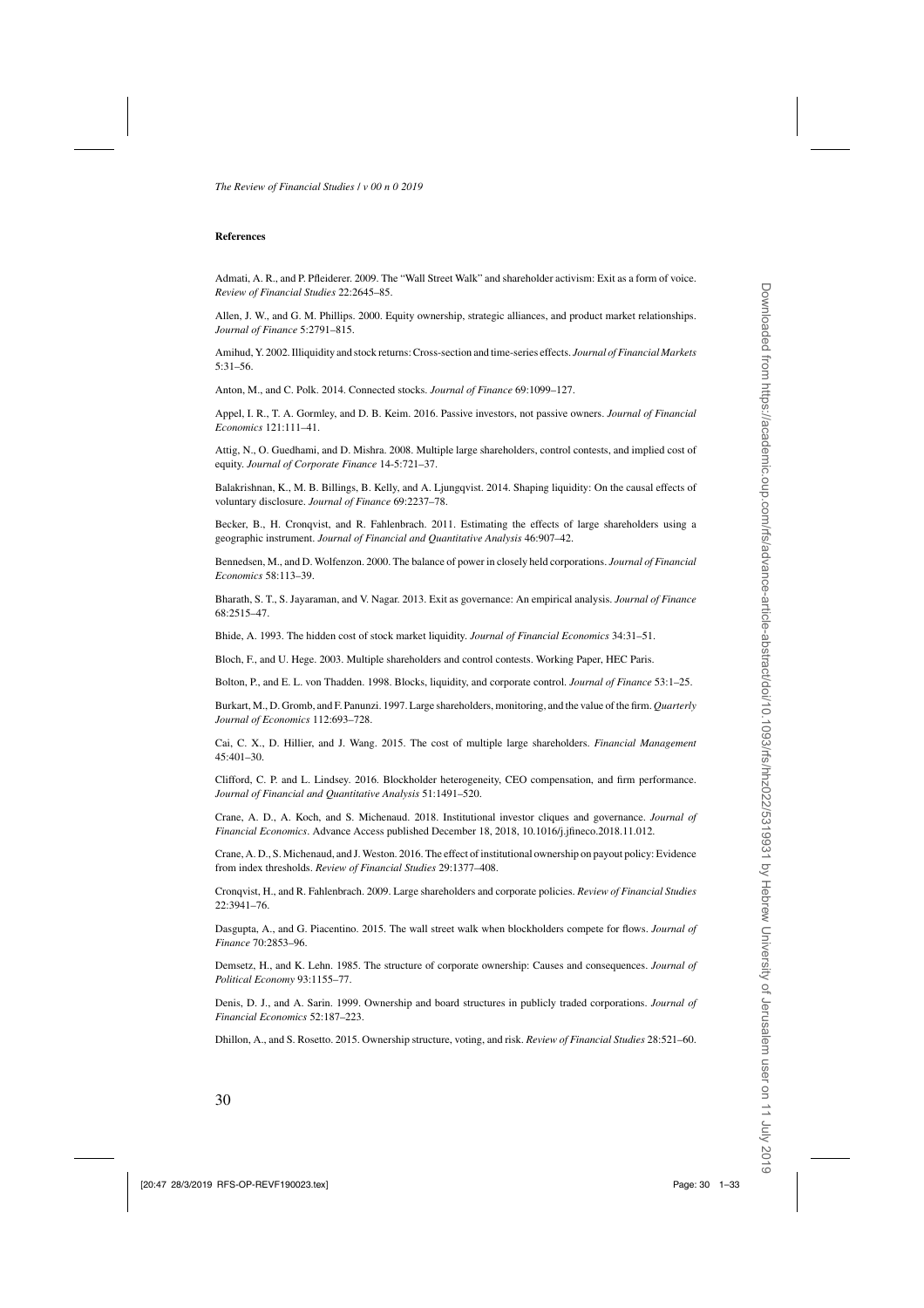<span id="page-30-0"></span>Dlugosz, J., R. Fahlenbrach, P. Gompers, and A. Metrick. 2006. Large blocks of stock: Prevalence, size, and measurement. *Journal of Corporate Finance* 12:594–618.

Dou, Y., O. K. Hope, W. B. Thomas, and Y. Zou. 2018. Blockholder exit threats and financial reporting quality. *Contemporary Accounting Research* 35:1004–28.

Edmans, A. 2009a. Blockholder trading, market efficiency, and managerial myopia. *Journal of Finance* 64:2481– 513.

———. 2009b. Blockholders and corporate governance. *Annual Review of Financial Economics* 6:23–50.

Edmans, A., and C. Holderness. 2017. Blockholders: A survey of theory and evidence. In *The handbook of the economics of corporate governance*, eds. B. E. Hermalin and M. S. Weisbach, 541–636. Hoboken, NJ: Elsevier.

Edmans, A., and G. Manso. 2011. Governance through trading and intervention: A theory of multiple blockholders. *Review of Financial Studies* 24:2395–428.

Edmans, A., D. Levit, and D. Reilly. 2018. Governance under common ownership. *Review of Financial Studies*. Advance Access published September 22, 2018, 10.1093/rfs/hhy108.

Edmans, A., V. W. Fang, and E. Zur. 2013. The effect of liquidity on governance. *Review of Financial Studies* 26:1443–82.

Faccio, M., and L. Lang. 2002. The ultimate ownership of western European corporations. *Journal of Financial Economics* 65:365–95.

Fahlenbrach, R., and R. M. Stulz. 2009. Managerial ownership dynamics and firm value. *Journal of Financial Economics* 92:342–61.

Fee, C. E., C. J. Hadlock, and J. R. Pierce. 2013. Managers with and without style: Evidence using exogenous variation. *Review of Financial Studies* 26:567–601.

Fee, C. E., C. J. Hadlock, and S. Thomas. 2006. Corporate equity ownership and the governance of product market relationships. *Journal of Finance* 61:1217–50.

Gomes, A., and W. Novaes. 2006. Sharing of control versus monitoring as corporate governance mechanisms. Working Paper, Washington University in St. Louis.

Heflin, F., and K. W. Shaw. 2000. Blockholder ownership and market liquidity. *Journal of Financial and Quantitative Analysis* 35:621–33.

Helwege, J., C. Pirinsky, and R. M. Stulz. 2007. Why do firms become widely held? *Journal of Finance* 62:995– 1028.

Himmelberg, C. P., R. G. Hubbard, and D. Palia. 1999. Understanding the determinants of managerial ownership and the link between ownership and performance. *Journal of Financial Economics* 53:353–84.

Holderness, C. G. 2003. A survey of blockholders and corporate control, *Economic Policy Review* 9:51–63.

———. 2009. The myth of diffuse ownership in the United States. *Review of Financial Studies* 22:1377–408.

Kahn, C., and A. Winton. 1998. Ownership structure, speculation, and shareholder intervention. *Journal of Finance* 53:99–129.

Kisin, R. 2011. The impact of mutual fund ownership on corporate investment: Evidence from a natural experiment. Working Paper.

Koch, A., S. Ruenzi, and L. Starks. 2016. Commonality in liquidity: A demand-side explanation. *Review of Financial Studies* 29:1943–74.

Konijn, S. J. J., R. Kräussl, and A. Lucas. 2011. Blockholder dispersion and firm value. *Journal of Corporate Finance* 17:1330–9.

Laeven, L., and R. Levine. 2007. Complex ownership structures and corporate valuations. *Review of Financial Studies* 21:579–604.